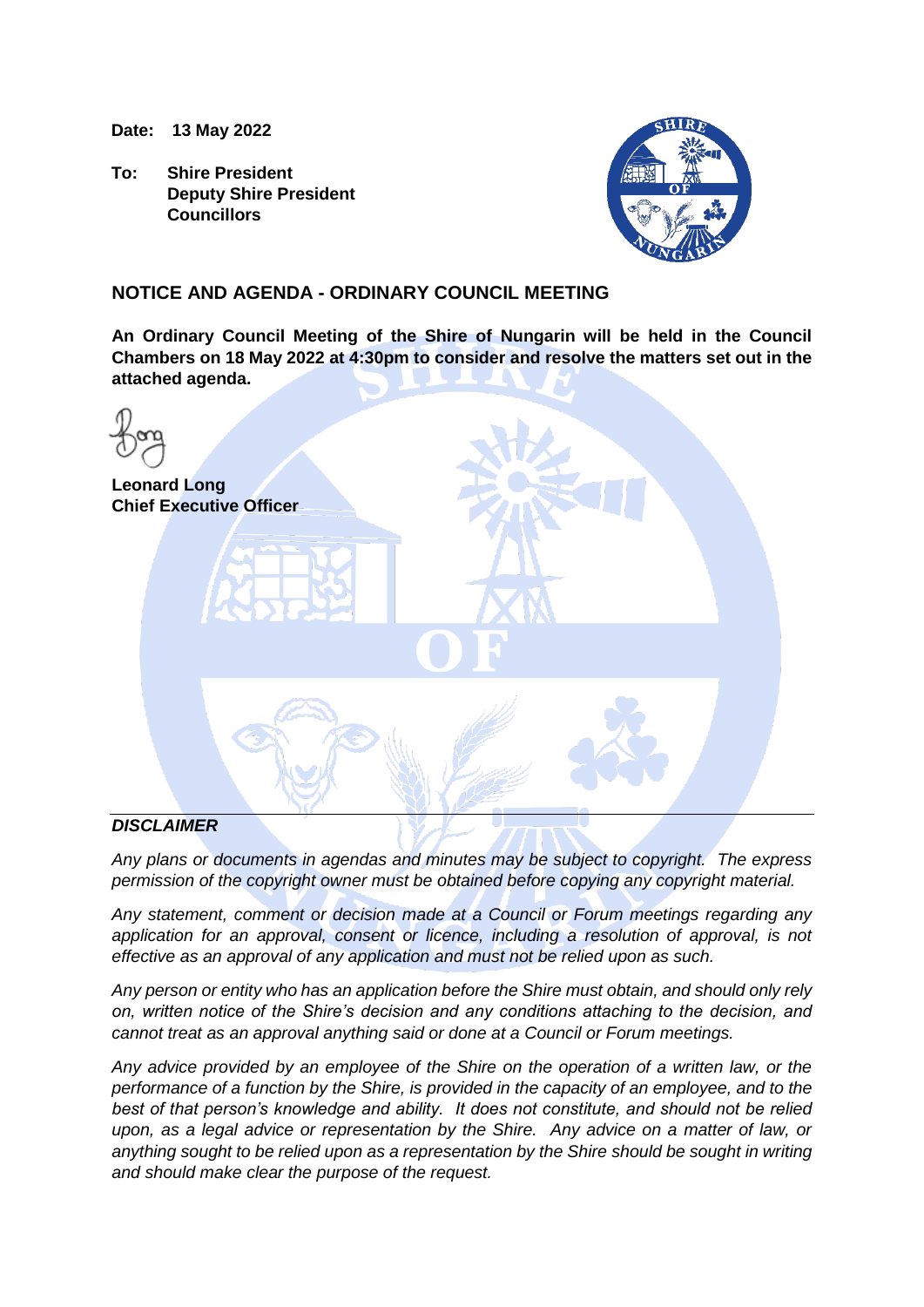### **PUBLIC QUESTION TIME**

- 1. The order of business allows for a Public Question time at the beginning of the meeting.
- 2. If you wish to ask a question about an agenda item before it is considered then it is recommended to be made at the Public Question Time item on the agenda in accordance with Council's Procedures and Guidelines for Public Question Time.
- 3. The visual or vocal recording of Council meeting proceedings is expressly prohibited, unless the prior approval of the Council has been given.

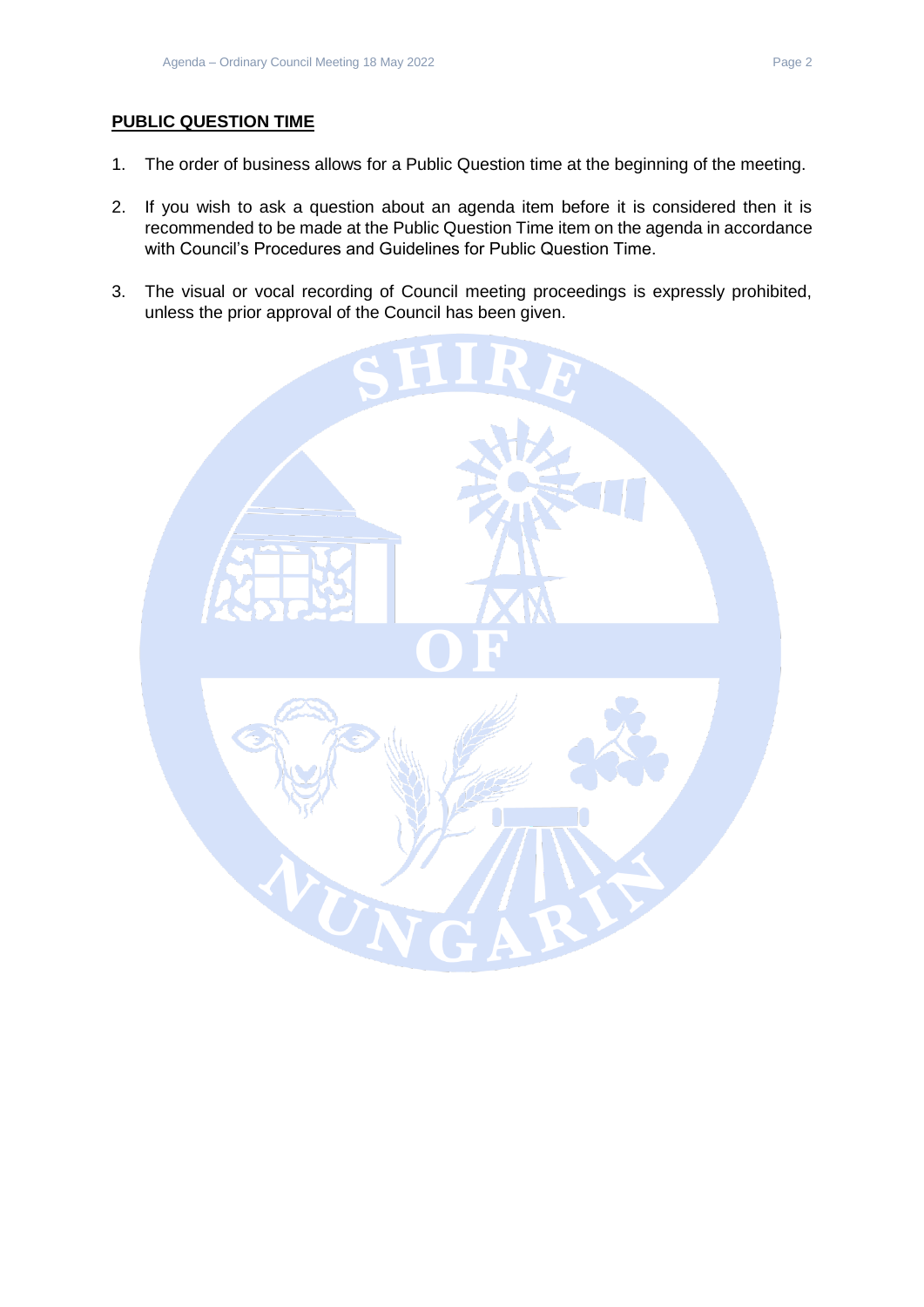# **TABLE OF CONTENTS**

| 1.  |                                                                  |                                                                  |  |  |
|-----|------------------------------------------------------------------|------------------------------------------------------------------|--|--|
| 2.  |                                                                  |                                                                  |  |  |
|     | 2.1                                                              |                                                                  |  |  |
|     | 2.2                                                              |                                                                  |  |  |
|     | 2.3                                                              |                                                                  |  |  |
|     |                                                                  |                                                                  |  |  |
|     | 3.1                                                              |                                                                  |  |  |
|     | 3.2                                                              |                                                                  |  |  |
|     |                                                                  |                                                                  |  |  |
|     | 4.1                                                              | RESPONSE TO PREVIOUS PUBLIC QUESTIONS TAKEN ON NOTICE  5         |  |  |
|     | 4.2                                                              |                                                                  |  |  |
|     |                                                                  |                                                                  |  |  |
|     | 5.1                                                              |                                                                  |  |  |
|     | 5.2                                                              | DISCLOSURES OF INTEREST THAT MAY CAUSE A CONFLICT 5              |  |  |
| 6.  |                                                                  | ANNOUNCEMENT BY THE PRESIDING MEMBER (WITHOUT DISCUSSION)  5     |  |  |
| 7.  |                                                                  | PREVIOUS COUNCIL MEETING MINUTES <b>AND ALL AND CONSTRUCTS</b> 5 |  |  |
|     | 7.1                                                              |                                                                  |  |  |
| 8.  |                                                                  |                                                                  |  |  |
|     | 8.1                                                              | LISTING OF PAYMENTS FOR THE MONTH OF APRIL 2022 6                |  |  |
|     | 8.2                                                              | MONTHLY STATEMENT OF FINANCIAL ACTIVITY FOR THE PERIOD           |  |  |
|     | 8.3                                                              |                                                                  |  |  |
|     | TENDER RFT2021/22 - 3 FOR THE MANAGEMENT AND OPERATION OF<br>8.4 |                                                                  |  |  |
|     | 8.5                                                              |                                                                  |  |  |
|     | 8.6                                                              | <b>REALLOCATION OF LOCAL ROADS AND COMMUNITY INFRASTRUCTURE</b>  |  |  |
|     | 8.7                                                              | <b>ENDORSEMENT OF CIVIC PRECINCT LANDSCAPING PLAN 24</b>         |  |  |
| 9.  |                                                                  |                                                                  |  |  |
| 10. |                                                                  |                                                                  |  |  |
| 11. |                                                                  |                                                                  |  |  |
| 12. |                                                                  |                                                                  |  |  |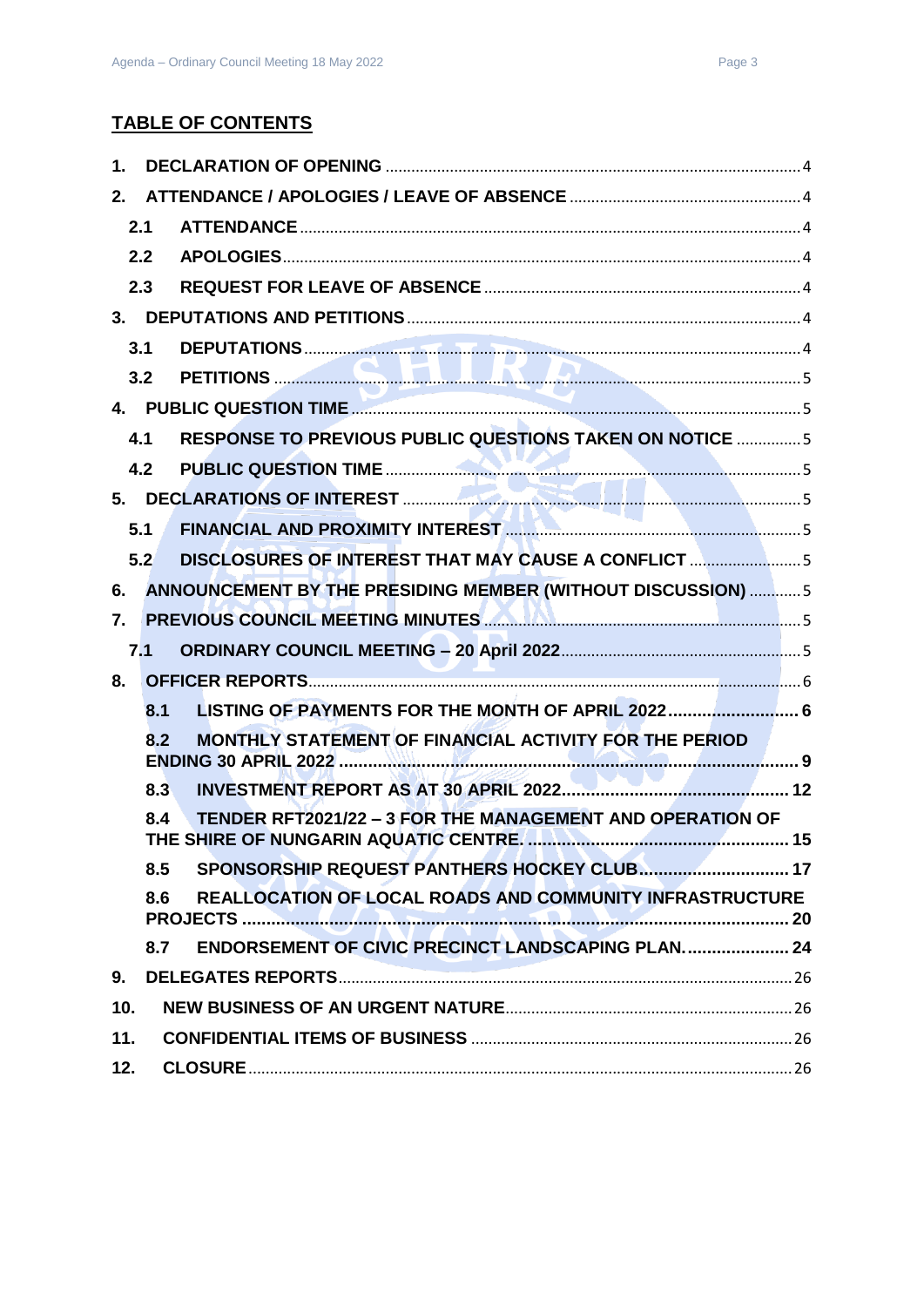# **AGENDA**

### <span id="page-3-0"></span>**1. DECLARATION OF OPENING**

Council recognises it is permissible to record the Shire's Council and Forum Meetings in the written, sound, vision medium (or any combination of the mediums) when open to the public. However, people who intend to record meetings are requested to inform the Presiding Member of their intention to do so.

The Presiding Member declared the meeting open at \_\_\_pm.

### *Affirmation of Civic Duty and Responsibility as read*

*I make this Affirmation in good faith on behalf of Councillors and Officers of the Shire of Nungarin. We collectively declare we will duly, faithfully, honestly and with integrity fulfil the duties of our respective office and positions for all the people in the district according to the best of our judgment and ability.*

Acknowledgement of Traditional Custodians as read

We wish to acknowledge the Traditional Custodians of the land we are meeting on, the Niaki Niaki Nyoongar people, and recognise the contribution of Elders past, present and future.

### <span id="page-3-2"></span><span id="page-3-1"></span>**2. ATTENDANCE / APOLOGIES / LEAVE OF ABSENCE**

### **2.1 ATTENDANCE**

- **Councillors**
- Shire President Cr P de Lacy Deputy Shire President Cr G Coumbe Elected Member Cr RE O'Connell Elected Member **Cr K Dayman** Elected Member Cr J Davis Elected Member Cr W Lee Elected Member Cr M Caughey

### **Council Officers** Chief Executive Officer Mr L Long

**Observers / Visitors**

- <span id="page-3-3"></span>**2.2 APOLOGIES**
- **2.3 REQUEST FOR LEAVE OF ABSENCE**

### <span id="page-3-6"></span><span id="page-3-5"></span><span id="page-3-4"></span>**3. DEPUTATIONS AND PETITIONS**

**3.1 DEPUTATIONS**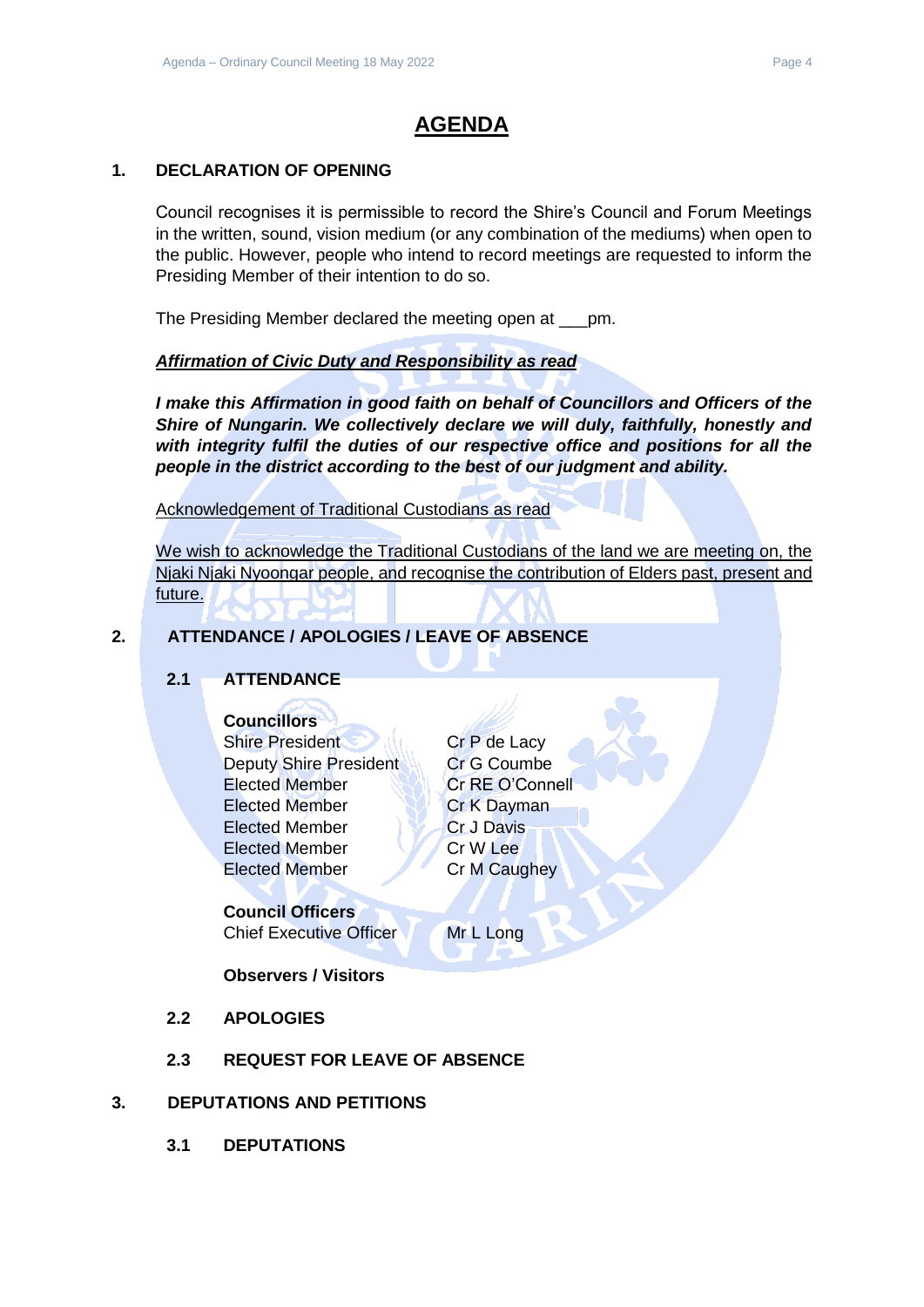### **3.2 PETITIONS**

### <span id="page-4-1"></span><span id="page-4-0"></span>**4. PUBLIC QUESTION TIME**

- a. Public Question Time provides the public with an opportunity to put questions to the Council. Questions should only relate to the business of the Council and should not be a statement or personal opinion.
- b. During the Council meeting, after Public Question Time no member of the public may interrupt the meeting's proceedings or enter into conversation.
- c. Whenever possible, questions should be submitted in writing at least 48 hours prior to the start of the meeting.
- d. All questions should be directed to the President and only questions relating to matters affecting Council may be answered at an Ordinary Council Meeting, and at a Special Council Meeting only questions that relate to the purpose of the meeting may be answered. Questions may be taken on notice and responded to after the meeting, at the discretion of the Presiding Member.
- e. The Presiding member will control Question Time and ensure each person wishing to ask a question states their name and address before asking the question. If the question relates to an item on the agenda, the item number should also be stated. In general, persons seeking to ask questions will be given two (2) minutes within which to address their question to Council. The Presiding Member may shorten or lengthen this time at their discretion.

### <span id="page-4-2"></span>**4.1 RESPONSE TO PREVIOUS PUBLIC QUESTIONS TAKEN ON NOTICE**

**4.2 PUBLIC QUESTION TIME**

### <span id="page-4-5"></span><span id="page-4-4"></span><span id="page-4-3"></span>**5. DECLARATIONS OF INTEREST**

- **5.1 FINANCIAL AND PROXIMITY INTEREST**
- **5.2 DISCLOSURES OF INTEREST THAT MAY CAUSE A CONFLICT**

### <span id="page-4-7"></span><span id="page-4-6"></span>**6. ANNOUNCEMENT BY THE PRESIDING MEMBER (WITHOUT DISCUSSION)**

- <span id="page-4-9"></span><span id="page-4-8"></span>**7. PREVIOUS COUNCIL MEETING MINUTES**
	- **7.1 ORDINARY COUNCIL MEETING – 20 April 2022**

**OFFICER RECOMMENDATION…./05/22** 

**That the Minutes of the Ordinary Council Meeting held on 20 April 2022 be confirmed as being a true and accurate record.**

| Moved:    |  |
|-----------|--|
| Seconded: |  |

**.......................... ... / ...**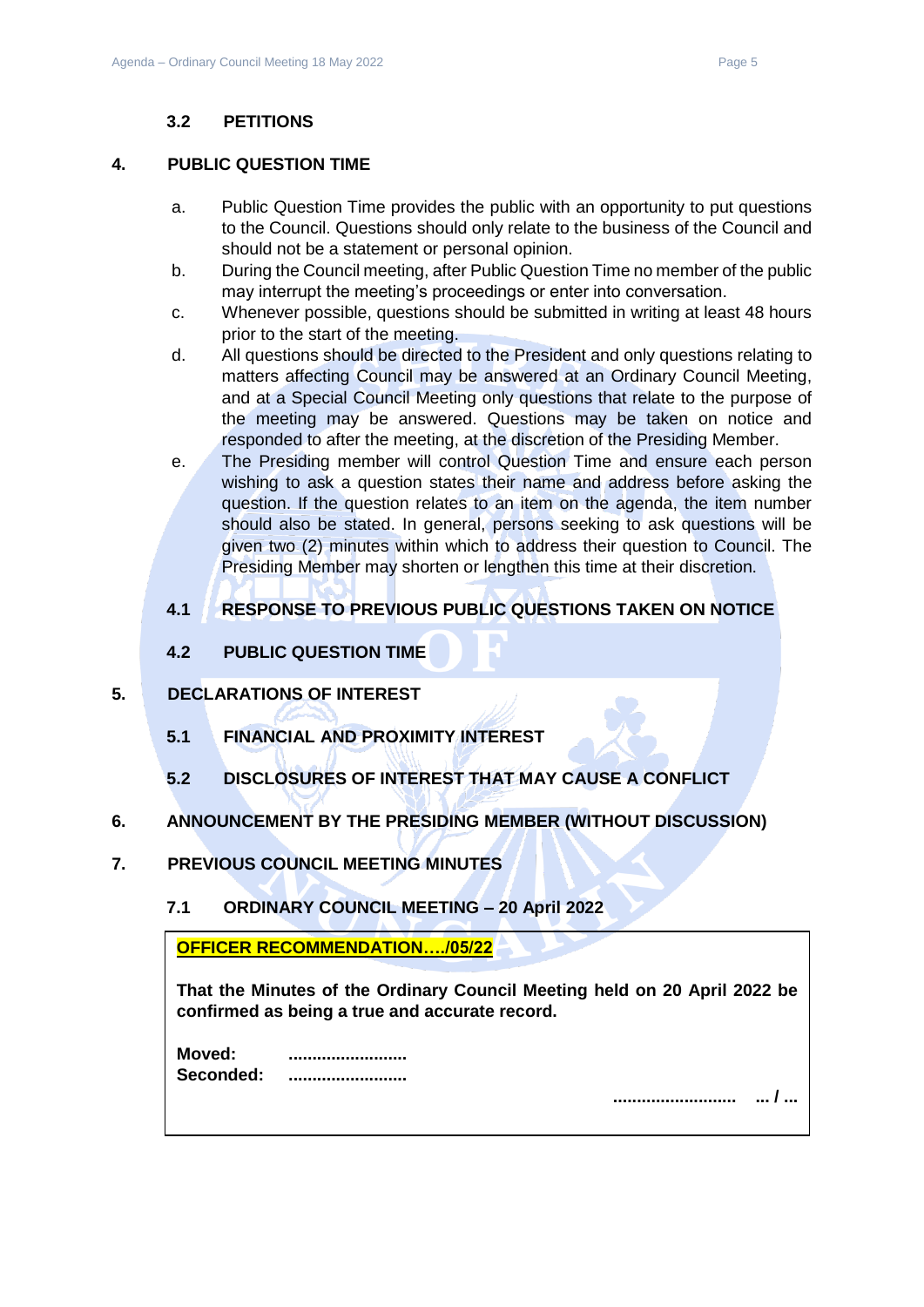### <span id="page-5-0"></span>**8. OFFICER REPORTS**

<span id="page-5-1"></span>

| 8.1<br>LISTING OF PAYMENTS FOR THE MONTH OF APRIL 2022 |                                     |  |
|--------------------------------------------------------|-------------------------------------|--|
| <b>File Ref:</b><br>10.13 Payment Listings             |                                     |  |
| <b>Previous Items:</b>                                 | Nil                                 |  |
| <b>Applicant:</b>                                      | Nil                                 |  |
| <b>Author and Title:</b>                               | Vanessa Seward, Executive Assistant |  |
| <b>Declaration of Interest:</b>                        | Nil                                 |  |
| <b>Voting Requirements:</b>                            | <b>Absolute Majority</b>            |  |
| <b>Attachment Number</b>                               | 8.1A - Payment List                 |  |

| <b>OFFICER RECOMMENDATION /05/22</b> |                                           |                                                                   |  |
|--------------------------------------|-------------------------------------------|-------------------------------------------------------------------|--|
| <b>That Council Resolves to:</b>     |                                           |                                                                   |  |
| 1.<br>2022:                          |                                           | Receive the following payments made throughout the month of April |  |
| <b>Municipal</b>                     | <b>Cheque</b><br>EFT                      | \$17,094.03<br>\$204,094.03                                       |  |
|                                      | <b>Direct Debit</b><br><b>Credit Card</b> | 10,861.33<br>995.72<br>\$233,045.11                               |  |
| <b>Trust</b>                         | <b>Cheque</b>                             | <b>Nil</b>                                                        |  |
| Moved:<br>Seconded:                  | <b>Grand Total</b>                        | \$233,045.11                                                      |  |
|                                      |                                           |                                                                   |  |

### **IN BRIEF**

The purpose of this report is to present the listing of payments made from the Shire's Municipal and Trust funds throughout the month of April 2022

### **BACKGROUND**

The attached appendix lists the payments from Council Municipal and Trust funds for the month applicable as per requirements of the *Local Government Act 1995* and the *Local Government (Financial Management) Regulations 1996*.

As per Regulation 13 of the *Local Government (Financial Management) Regulations 1996* the following information is required to be presented to Council;

- The Payee's name;
- The amount of the payment;
- The date of the Payment; and
- Sufficient information to identify the transaction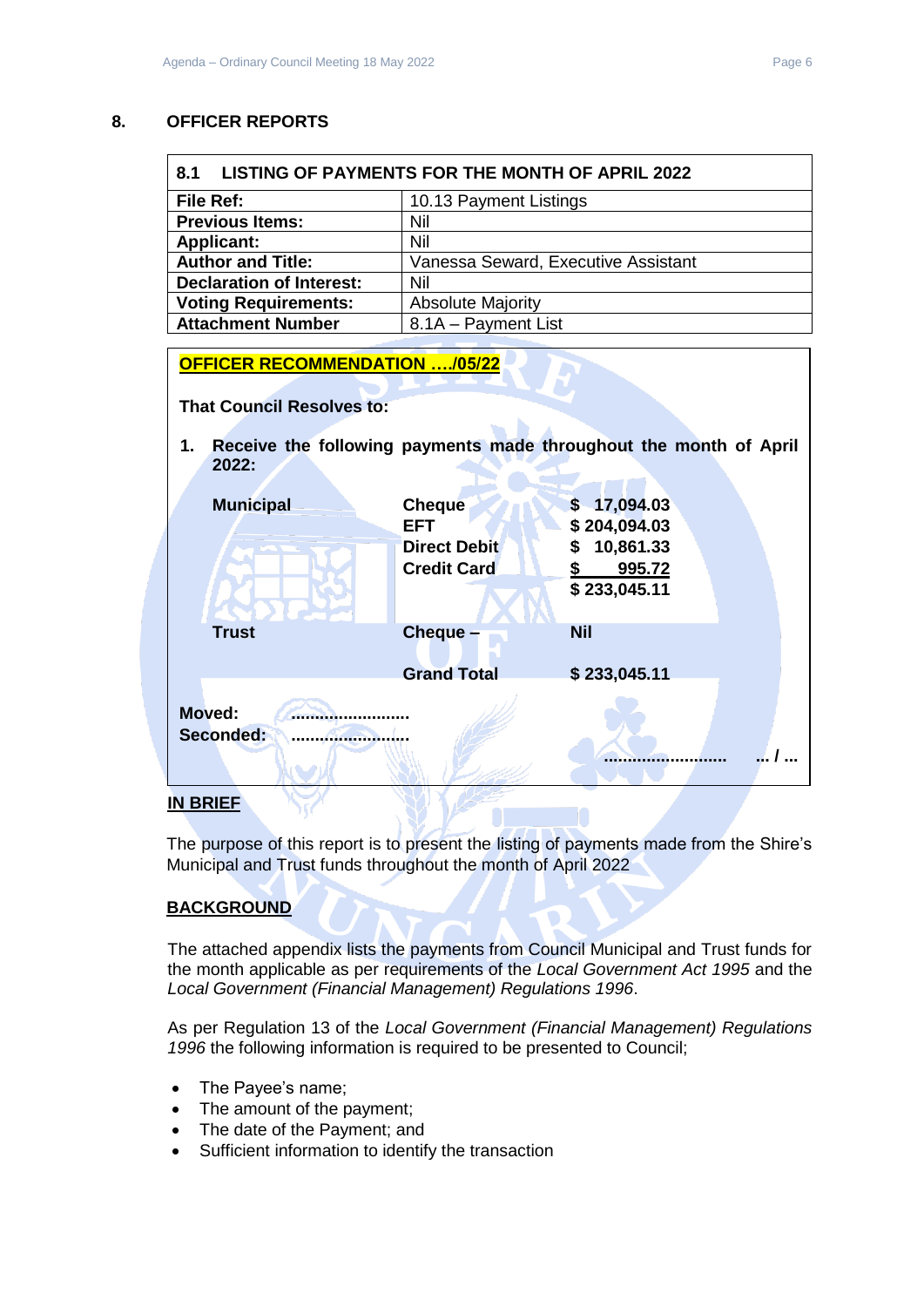### **REPORT DETAIL**

As Council has delegated authority to the Chief Executive Officer to execute payments from the municipal fund and the trust fund a list of accounts paid are required to be submitted to Council showing the prescribe information.

### **SHIRE OF NUNGARIN COMMUNITY STRATEGIC PLAN 2023**

| <b>Focus Area</b> | Civic Leadership                                                                          |
|-------------------|-------------------------------------------------------------------------------------------|
| <b>Aspiration</b> | A strong local democracy with an actively engaged community and<br>effective partnership. |
| Objective         | Annually review compliance methods.                                                       |

### **OTHER STRATEGIC LINKS**

Nil

### **STATUTORY ENVIRONMENT**

As per Regulation 13 of the *Local Government (Financial Management) Regulations 1996* the following is required;

- (1) If the local government has delegated to the CEO the exercise of its power to make payments from the municipal fund or the trust fund, a list of accounts paid by the CEO is to be prepared each month showing for each account paid since the last such list was prepared
	- (a) the payee's name;
	- (b) the amount of the payment;
	- (c) the date of the payment; and
	- (d) sufficient information to identify the transaction.
- (2) A list of accounts for approval to be paid is to be prepared each month showing (a) for each account which requires council authorisation in that month
	- (i) the payee's name;
	- (ii) the amount of the payment; and
	- (iii) sufficient information to identify the transaction.
	- (b) the date of the meeting of the council to which the list is to be presented.
- (3) A list prepared under sub regulation (1) or (2) is to be
	- (a) presented to the council at the next ordinary meeting of the council after the list is prepared; and
	- (b) recorded in the minutes of that meeting.

### **SUSTAINABILITY AND RISK CONSIDERATIONS**

**Economic – (Impact on the Economy of the Shire and Region)** Nil

**Social – (Quality of life to community and / or affected land owners)** Nil

**Policy Implications** Nil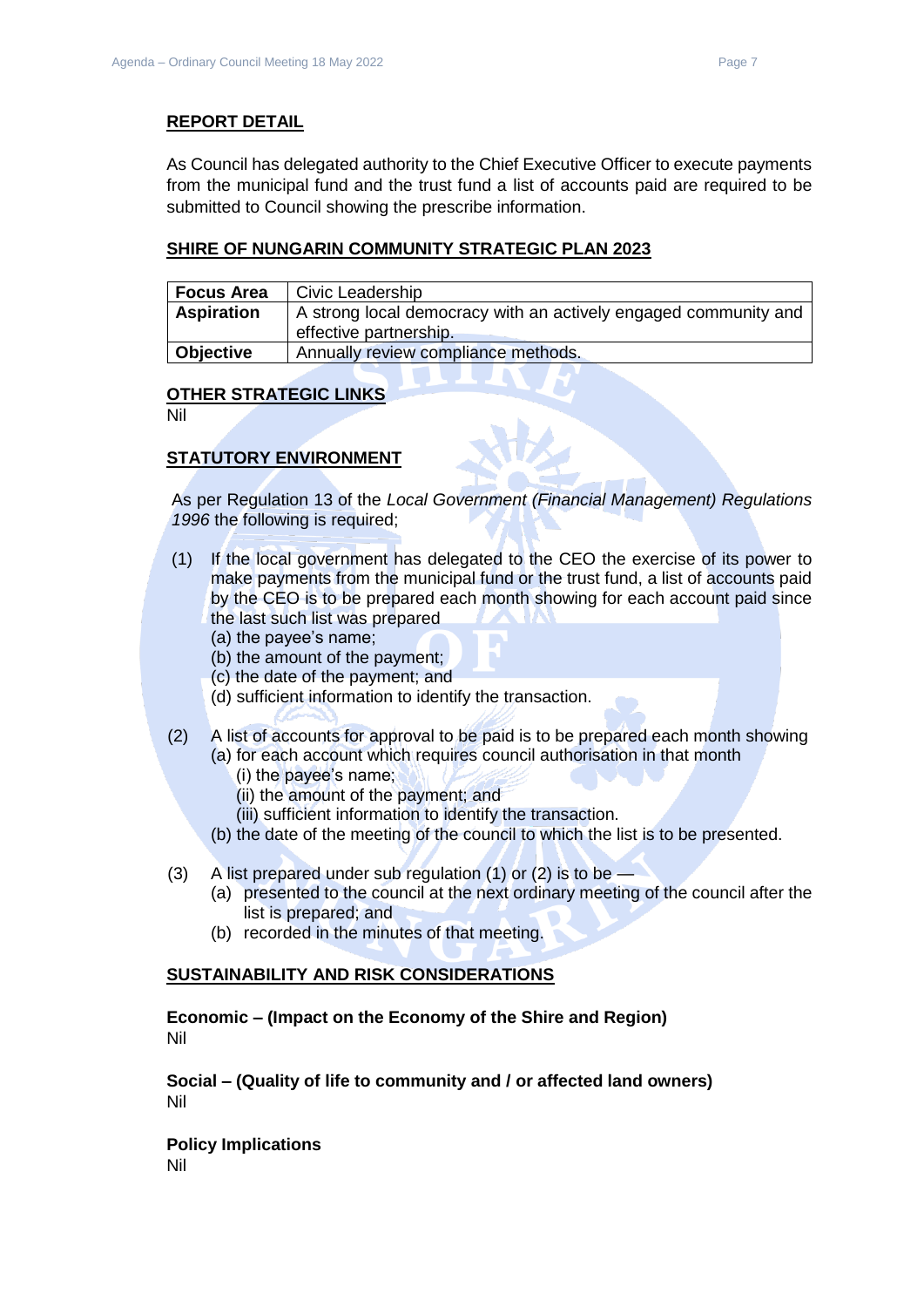### **Risk Management Implications**

| <b>Risk Level</b> | <b>Comment</b>                                                        |
|-------------------|-----------------------------------------------------------------------|
| Medium            | If the required information is not presented to Council in accordance |
|                   | with the Local Government (Financial Management) Regulation           |
|                   | 1996 it may result in a qualified audit report and an unclean         |
|                   | compliance return submitted to the Department of Local                |
|                   | Government, Sport & Cultural Industries.                              |

### **CONSULTATION**

Nil

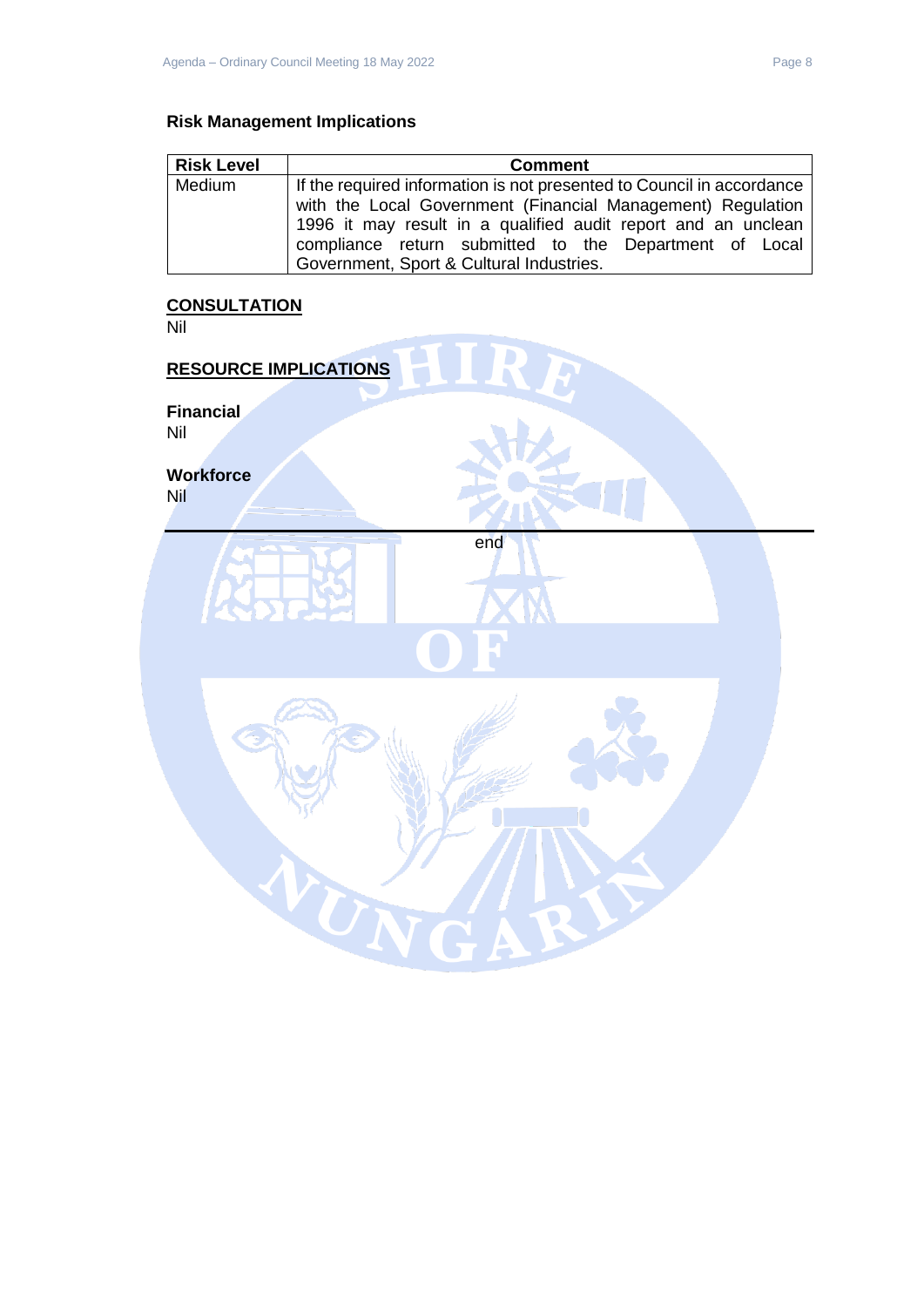**.......................... ... / ...** 

<span id="page-8-0"></span>

| 8.2<br>MONTHLY STATEMENT OF FINANCIAL ACTIVITY FOR THE PERIOD<br><b>ENDING 30 APRIL 2022</b> |                                       |  |
|----------------------------------------------------------------------------------------------|---------------------------------------|--|
| 10.2.1 Annual Financial Statements 2021/22<br>File Ref:                                      |                                       |  |
| <b>Previous Item Ref:</b><br>Nil                                                             |                                       |  |
| <b>Applicant:</b>                                                                            | Nil                                   |  |
| <b>Author and Title:</b>                                                                     | Leonard Long, Chief Executive Officer |  |
|                                                                                              | Darren Long, Financial Consultant     |  |
| <b>Declaration of Interest:</b>                                                              | Nil                                   |  |
| <b>Voting Requirements</b>                                                                   | <b>Simple Majority</b>                |  |
| <b>Attachment Number:</b>                                                                    | 8.2A - Monthly Statement              |  |

### **OFFICER RECOMMENDATION …./05/22**

**That Council Resolves to:** 

**1. Receives the monthly financial activity statement for the period ending 30 April 2022.**

**Moved: .........................** Seconded:

### **IN BRIEF**

The purpose of this report is to present the financial position of Council as at the reporting date as per requirements of the *Local Government Act 1995* and the *Local Government (Financial Management) Regulation 1996.*

### **BACKGROUND**

The *Local Government Act 1995* in conjunction with regulation 34(1) of the *Local Government (Financial Management) Regulations 1996* requires a monthly Statement of Financial Activity to be presented to Council detailing the prescribed information within 2 months after the end of the month to which the statement relates.

### **REPORT DETAIL**

The Shire prepares the monthly financial statements in the statutory format along with other supplementary financial reports consisting of:

- (a) Statement of Comprehensive Income by Function/Program;
- (b) Statement of Comprehensive Income by Nature/Type;
- (c) Statement of Financial Activity;
- (d) Summary of Net Current Asset Position;
- (e) Statement of Explanation of Material Variances;
- (f) Statement of Financial Position;
- (g) Statement of Cash Flows;
- (h) Detailed Operating and Non-Operating Schedules;
- (i) Statement of Cash Back Reserves;
- (j) Loan Borrowings Statement; and
- (k) Trust Statement.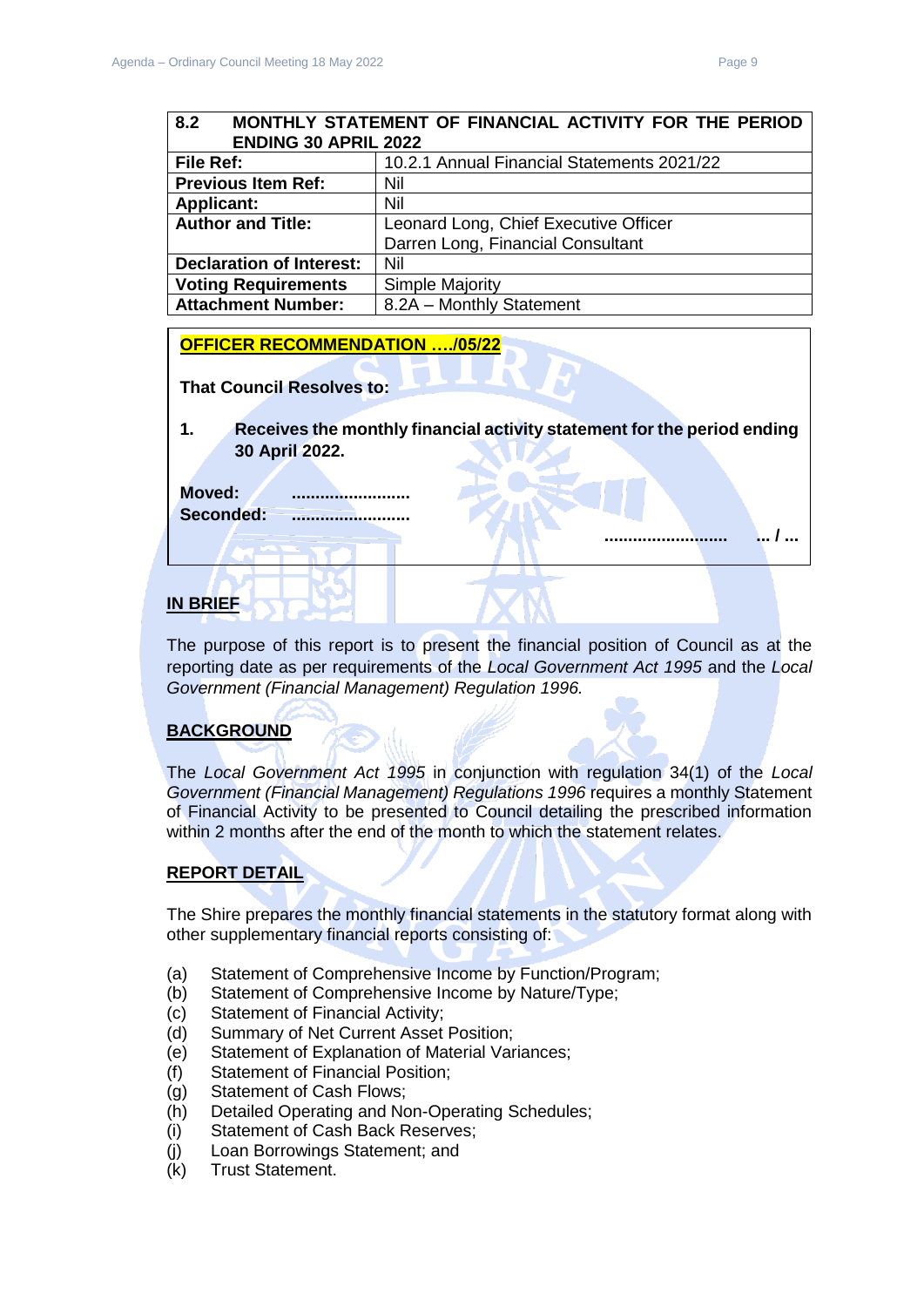### **MATERIAL VARIANCE COMMENTARY ON YEAR TO DATE**

Regulation 34 of the *Local Government (Financial Management) Regulations 1996*  require local governments to prepare annual budget estimates and month by month budget estimates so that comparatives can be made to Year to Date (YTD) Actual amounts of expenditure, revenue and income.

At its budget meeting, Council adopted a material variance threshold of \$5,000 or 10%. For interpretation purposes, this means any variance at Function/Program level that is greater than 10% and exceeds \$5,000 in value is reported on and commentary is provided to explain the YTD budget estimate to YTD actual variance. The material variance is shown on the Statement of Financial Activity, in accordance with the Local Government (Financial Management) Regulations 1996. The material variance commentary is now provided in a separate statement, called the Statement of Explanation of Material Variances.

The Statement of Financial Activity as at 30 April 2022 shows a closing surplus of \$1,821,374. A substantial amount of this surplus (\$1,038,453) is due to the advance paid general purpose and local road grants for 2022/2023 by the Commonwealth Government.

### **SHIRE OF NUNGARIN COMMUNITY STRATEGIC PLAN 2023**

| <b>Focus Area</b> | Civic Leadership                                                |  |
|-------------------|-----------------------------------------------------------------|--|
| <b>Aspiration</b> | A strong local democracy with an actively engaged community and |  |
|                   | effective partnership.                                          |  |
| <b>Objective</b>  | Annually review compliance methods.                             |  |

### **OTHER STRATEGIC LINKS**

Shire of Nungarin 2021/22 Annual Budget

### **STATUTORY ENVIRONMENT**

Section 6.4 of the *Local Government Act 1995* and Regulation 34 of the *Local Government (Finance) Regulations 1996*.

*Local Government (Financial Management) Regulations 1996*: Regulation 34 states:

- (1) A local government is to prepare each month a statement of financial activity reporting on the sources and applications of funds, as set out in the annual budget under regulation 22(1)(d) for that month in the following detail:
	- (a) annual budget estimates, taking into account any expenditure incurred for an additional purpose under section 6.8(1)(b) or (c);
	- (b) budget estimates to the end of month to which the statement relates;
	- (c) actual amounts of expenditure, revenue and income to the end of the month to which the statement relates;
	- (d) material variances between the comparable amounts referred to in paragraphs (b) and (c);
	- (e) the net current assets at the end of the month to which the statement relates.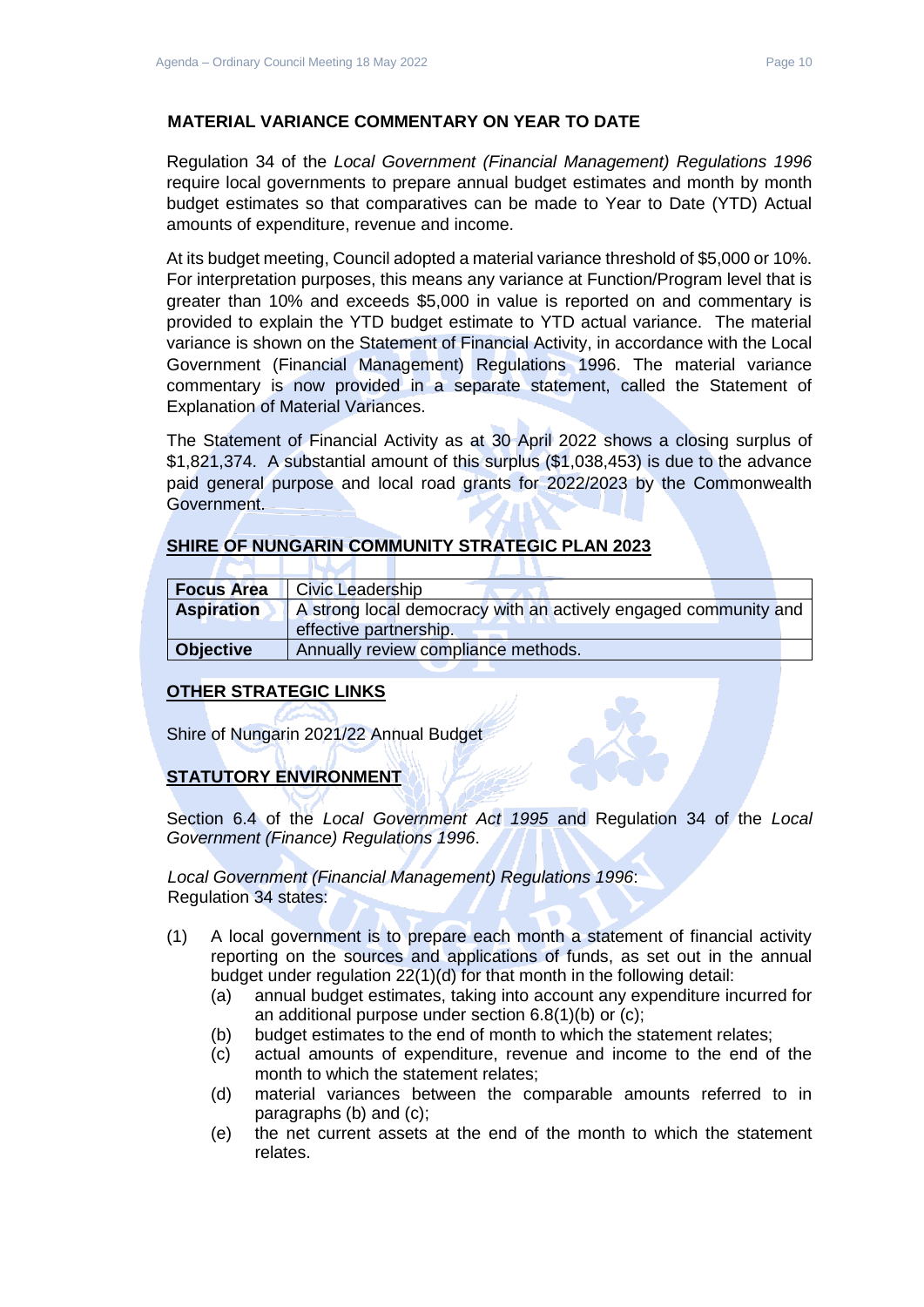Sub regulations 2, 3, 4, 5, and 6 prescribe further details of information to be included in the monthly statement of financial activity.

### **SUSTAINABILITY AND RISK CONSIDERATIONS**

**Economic – (Impact on the Economy of the Shire and Region)** Nil

**Social – (Quality of life to community and / or affected land owners)** Nil

**Policy Implications** Nil

#### **Risk Management Implications**

| <b>Risk Level</b> | <b>Comment</b>                                                       |  |  |
|-------------------|----------------------------------------------------------------------|--|--|
| Medium            | Inadequate financial performance monitoring could lead to            |  |  |
|                   | over/under budget expenditure which could affect council's financial |  |  |
|                   | position and/or financial ratios.                                    |  |  |

### **CONSULTATION**

Shires Financial Consultant

### **RESOURCE IMPLICATIONS**

TON

**Financial** Nil

**Workforce** Nil

end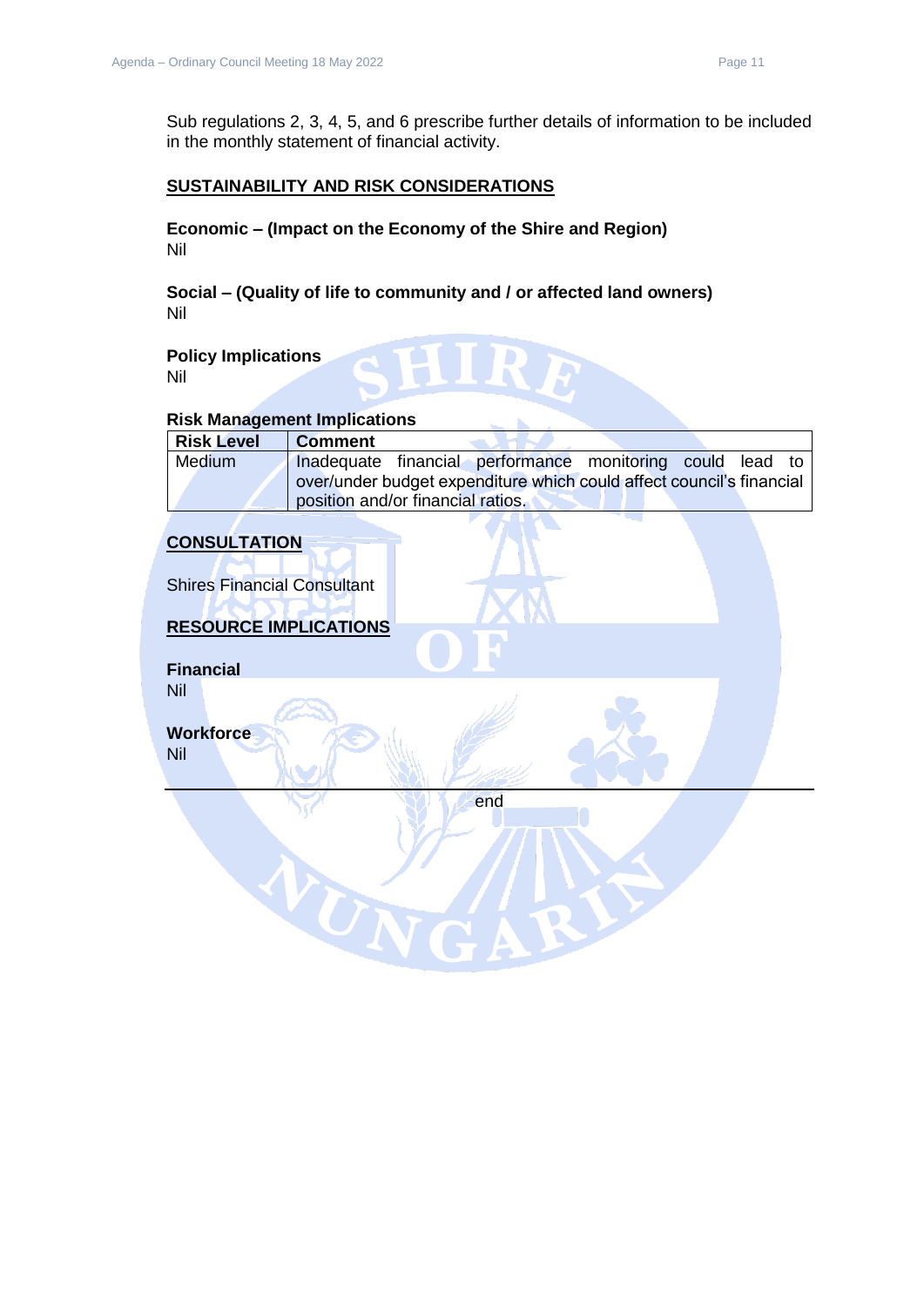**.......................... ... / ...** 

<span id="page-11-0"></span>

| <b>INVESTMENT REPORT AS AT 30 APRIL 2022</b><br>8.3 |                                           |  |
|-----------------------------------------------------|-------------------------------------------|--|
| File Ref:                                           | 10.10.1 Annual Investment Reports 2021/22 |  |
| <b>Previous Item Ref:</b>                           | Nil                                       |  |
| <b>Applicant:</b>                                   | Nil                                       |  |
| <b>Author and Title:</b>                            | Leonard Long, Chief Executive Officer     |  |
|                                                     | Darren Long, Financial Consultant         |  |
| <b>Declaration of Interest:</b>                     | Nil                                       |  |
| <b>Voting Requirements</b>                          | Simple Majority                           |  |
| <b>Attachment Number:</b>                           | Nil                                       |  |

#### **OFFICER RECOMMENDATION …./05/22**

| <b>That Council Resolves to:</b> |  |
|----------------------------------|--|
|                                  |  |

### **1. Receive the Investment Report as at 30 April 2022.**

**Moved: ......................... Seconded: .........................**

### **IN BRIEF**

The purpose of this report is to present the status of Council's investments accounts.

### **BACKGROUND**

Money held in the Municipal Fund of the Shire of Nungarin that is not required for the time being may be invested in accordance with the Local Government Act 1995 and the Trustees Act 1962 Part III.

### **REPORT DETAIL**

The table below details the investments held by the Shire as at 30 April 2022:

| <b>INVESTMENT REGISTER</b> |                   |                    |                                               |                         |                                    |                                               |
|----------------------------|-------------------|--------------------|-----------------------------------------------|-------------------------|------------------------------------|-----------------------------------------------|
|                            |                   |                    | 1 April 2022 TO 30 April 2022                 |                         |                                    |                                               |
|                            |                   |                    | <b>COMMONWEALTH BANK - FIXED TERM DEPOSIT</b> |                         |                                    |                                               |
| ACCOUNT<br>$\tilde{z}$     | ŏ<br>j۳<br>å<br>≨ | RATE<br>EREST<br>E | ш<br>o<br>ENIN<br>$\overline{6}$<br>∢<br>m    | o<br>n<br>ี่ ⊔ี ∞ี<br>같 | ທ<br>≃<br>$\frac{9}{2}$<br>်ဟ<br>ш | 2022<br>ш<br>っ<br>σ<br>೫<br>മ്<br>$\mathbf C$ |
| 38132004.26                | 17/06/2022        | 0.43%              | \$645,524.84                                  | \$0                     | \$0                                | \$645,524.84                                  |

### **SHIRE OF NUNGARIN COMMUNITY STRATEGIC PLAN 2023**

| Focus Area        | Civic Leadership                                                |
|-------------------|-----------------------------------------------------------------|
| <b>Aspiration</b> | A strong local democracy with an actively engaged community and |
|                   | effective partnership.                                          |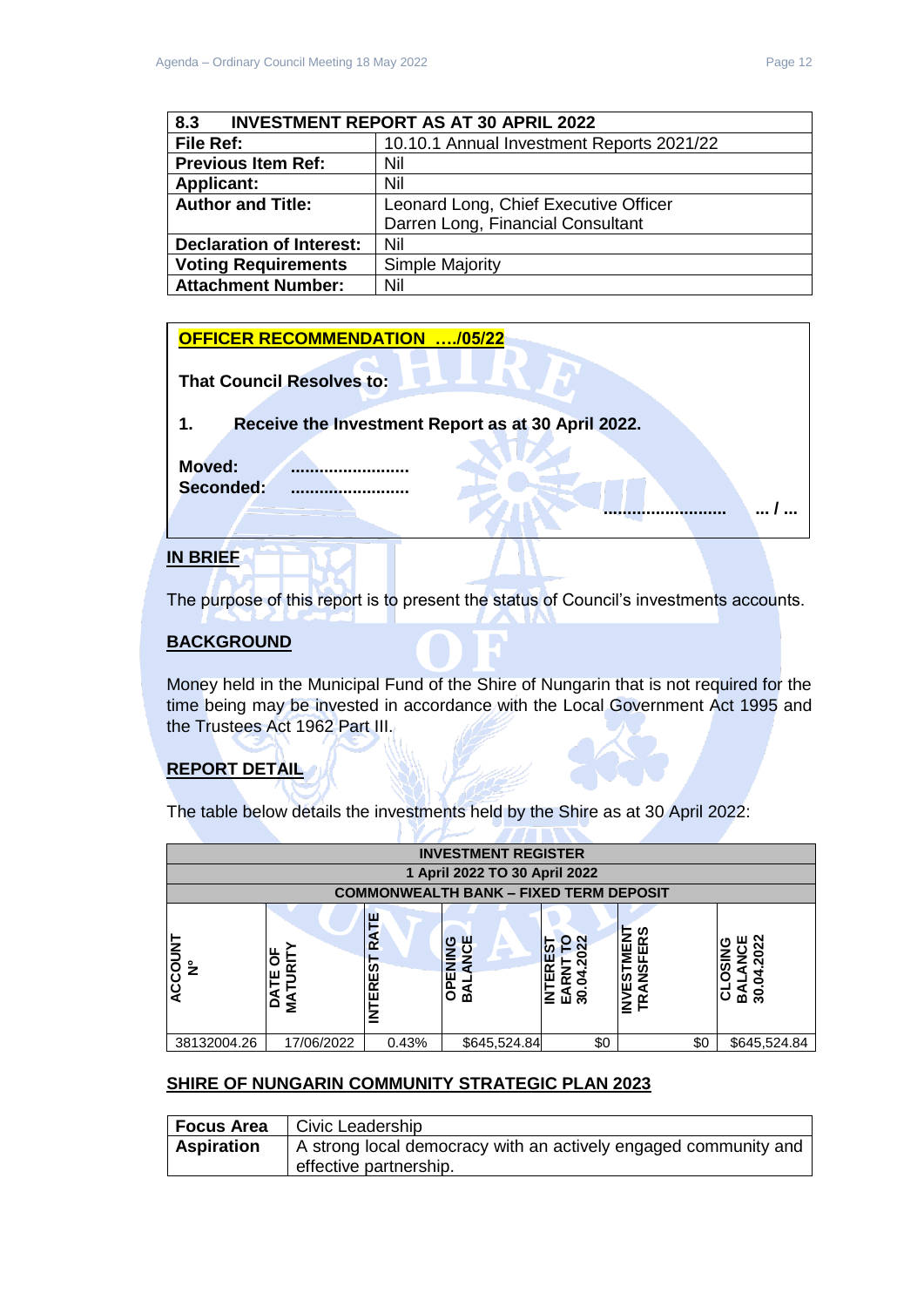#### **Objective** | Annually review compliance methods.

#### **OTHER STRATEGIC LINKS**

Nil

### **STATUTORY ENVIRONMENT**

#### **Local Government Act 1995**

#### **6.14. Power to invest**

- (1) Money held in the municipal fund or the trust fund of a local government that is not, for the time being, required by the local government for any other purpose may be invested as trust funds may be invested under the *Trustees Act 1962* Part III.
- (2A) A local government is to comply with the regulations when investing money referred to in subsection (1).
- (2) Regulations in relation to investments by local governments may
	- (a) make provision in respect of the investment of money referred to in subsection (1); and
	- *[(b) deleted]*
		- (c) prescribe circumstances in which a local government is required to invest money held by it; and
		- (d) provide for the application of investment earnings; and
		- (e) generally, provide for the management of those investments.

### **Local Government (Financial Management) Regulations 1996**

### **19. Investments, control procedures for**

- (1) A local government is to establish and document internal control procedures to be followed by employees to ensure control over investments.
- (2) The control procedures are to enable the identification of
	- (a) the nature and location of all investments; and
	- (b) the transactions related to each investment.

### **19C. Investment of money, restrictions on (Act s. 6.14(2)(a))**

 $(1)$  In this regulation —

### *authorised institution* means —

(a) an authorised deposit-taking institution as defined in the *Banking Act 1959 (Commonwealth)* section 5; or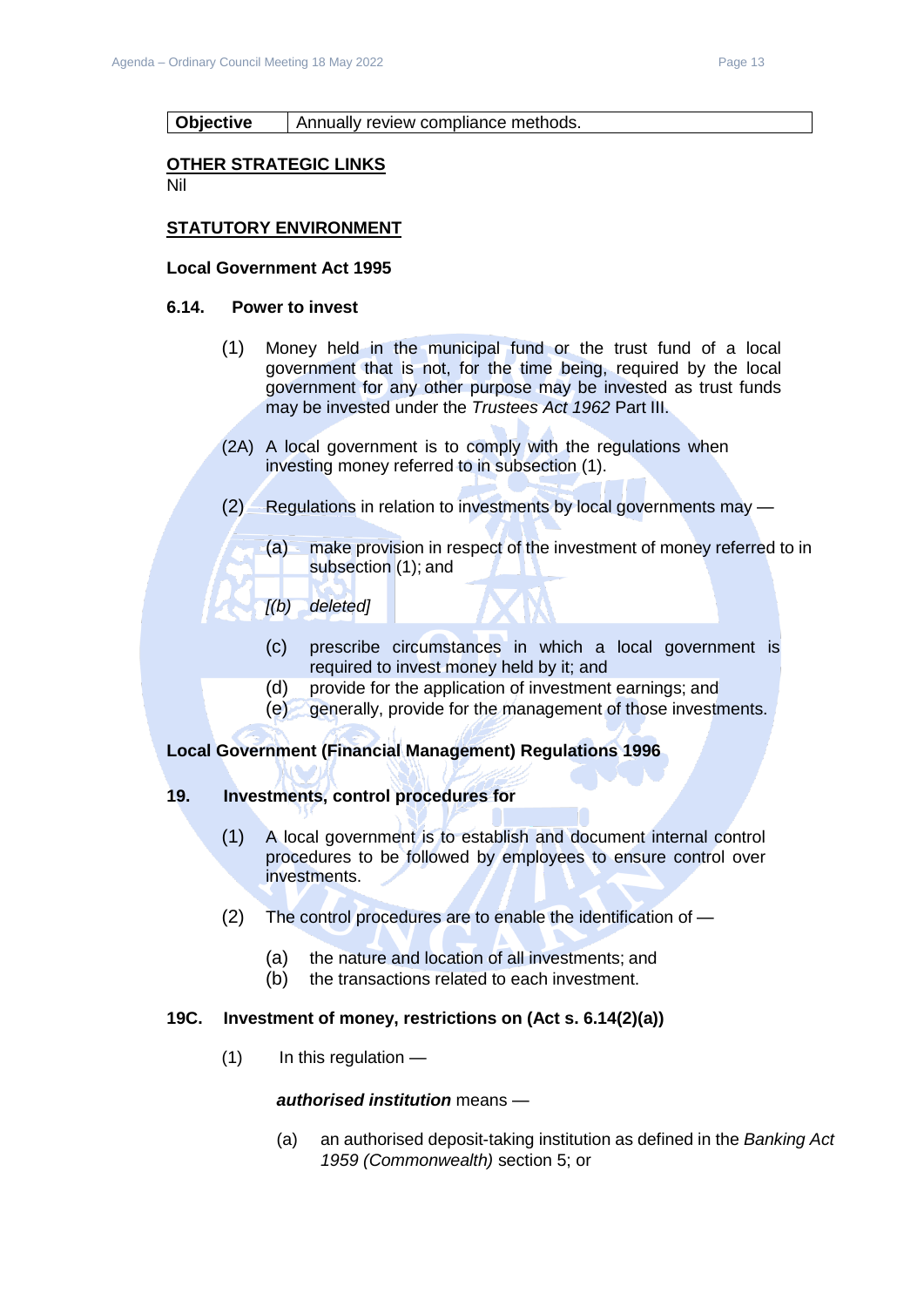*foreign currency* means a currency except the currency of Australia.

- (2) When investing money under section 6.14(1), a local government may not do any of the following —
	- (a) deposit with an institution except an authorised institution;
	- (b) deposit for a fixed term of more than 12 months;
	- (c) invest in bonds that are not guaranteed by the Commonwealth Government, or a State or Territory government;
	- (d) invest in bonds with a term to maturity of more than 3 years;
	- (e) invest in a foreign currency.

### **SUSTAINABILITY AND RISK CONSIDERATIONS**

**Economic – (Impact on the Economy of the Shire and Region)** Nil

**Social – (Quality of life to community and / or affected land owners)** Nil

### **Policy Implications**

Council Policy 3.07 applies to the investment of surplus funds.

### **Risk Management Implications**

| Risk Level | Comment                                                              |
|------------|----------------------------------------------------------------------|
| Moderate   | Inadequate financial performance could lead to the loss of potential |
|            | income through interest earned from investment accounts.             |

### **CONSULTATION**

Nil

### **RESOURCE IMPLICATIONS**

**Financial** Nil

# **Workforce**

Nil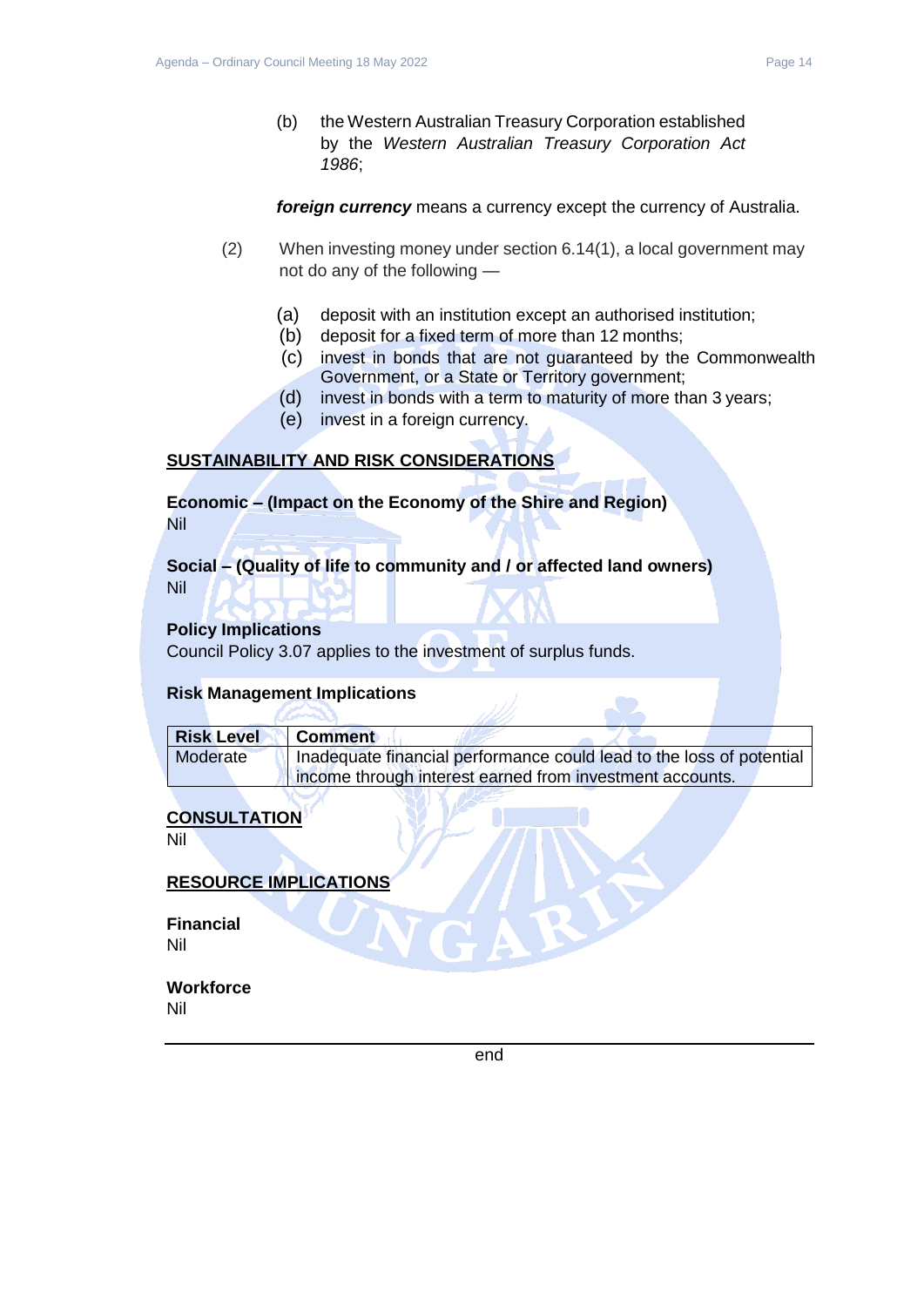**.......................... ... / ...** 

<span id="page-14-0"></span>

| 8.4 TENDER RFT2021/22 - 3 FOR THE MANAGEMENT AND OPERATION OF                                                                               |                                       |  |  |  |
|---------------------------------------------------------------------------------------------------------------------------------------------|---------------------------------------|--|--|--|
| THE SHIRE OF NUNGARIN AQUATIC CENTRE.                                                                                                       |                                       |  |  |  |
| <b>File Ref:</b>                                                                                                                            | 3.16.2                                |  |  |  |
| <b>Previous Item Ref:</b>                                                                                                                   | Nil                                   |  |  |  |
| <b>Applicant:</b>                                                                                                                           | Nil                                   |  |  |  |
| <b>Author and Title:</b>                                                                                                                    | Leonard Long, Chief Executive Officer |  |  |  |
| <b>Declaration of Interest:</b>                                                                                                             | Nil                                   |  |  |  |
| <b>Voting Requirements</b>                                                                                                                  | <b>Simple Majority</b>                |  |  |  |
| <b>Attachment Number:</b>                                                                                                                   | Confidential 8.4A - Tender Evaluation |  |  |  |
| <b>OFFICER RECOMMENDATION /05/22</b>                                                                                                        |                                       |  |  |  |
| <b>That Council Resolves to:</b>                                                                                                            |                                       |  |  |  |
| 1. Award Tender RFT2021/22 - 3 for the management and operation of the<br><b>Nungarin Aquatic Centre to Crystal Clear Aquatics Pty Ltd.</b> |                                       |  |  |  |

**2. Authorise the Chief Executive Officer to sign the management and operations contract with Crystal Clear Aquatics Pty Ltd.** 

| <b>Moved:</b>    | ------------ |
|------------------|--------------|
| <b>Seconded:</b> |              |
|                  |              |
|                  |              |
|                  |              |

### **IN BRIEF**

Council is requested to consider the awarding of the tender pertaining to the management and operation of the Nungarin Aquatic Centre.

### **BACKGROUND**

Last year the Shire appointed a contractor on a 12-month contract to undertake the management and operation of the Nungarin Aquatic Centre. This has proven to be a far more economical way of running the aquatic centre and has unconstrained other staff normally required to undertake the maintenance of the grounds and building.

### **REPORT DETAIL**

The subject tender for the management and operation of the Aquatic Centre is for a three (3) year period with the ability to extend this period for a further three (3) years.

The tender was advertised in the West Australian on 13 April 2022 with a closing date of 4 May 2022, only one tender was received and has been assessed against the selection criteria and found to be acceptable.

As part of the tender the following selection criteria had to be addressed:

- Compliance Criteria
- Qualitative Criteria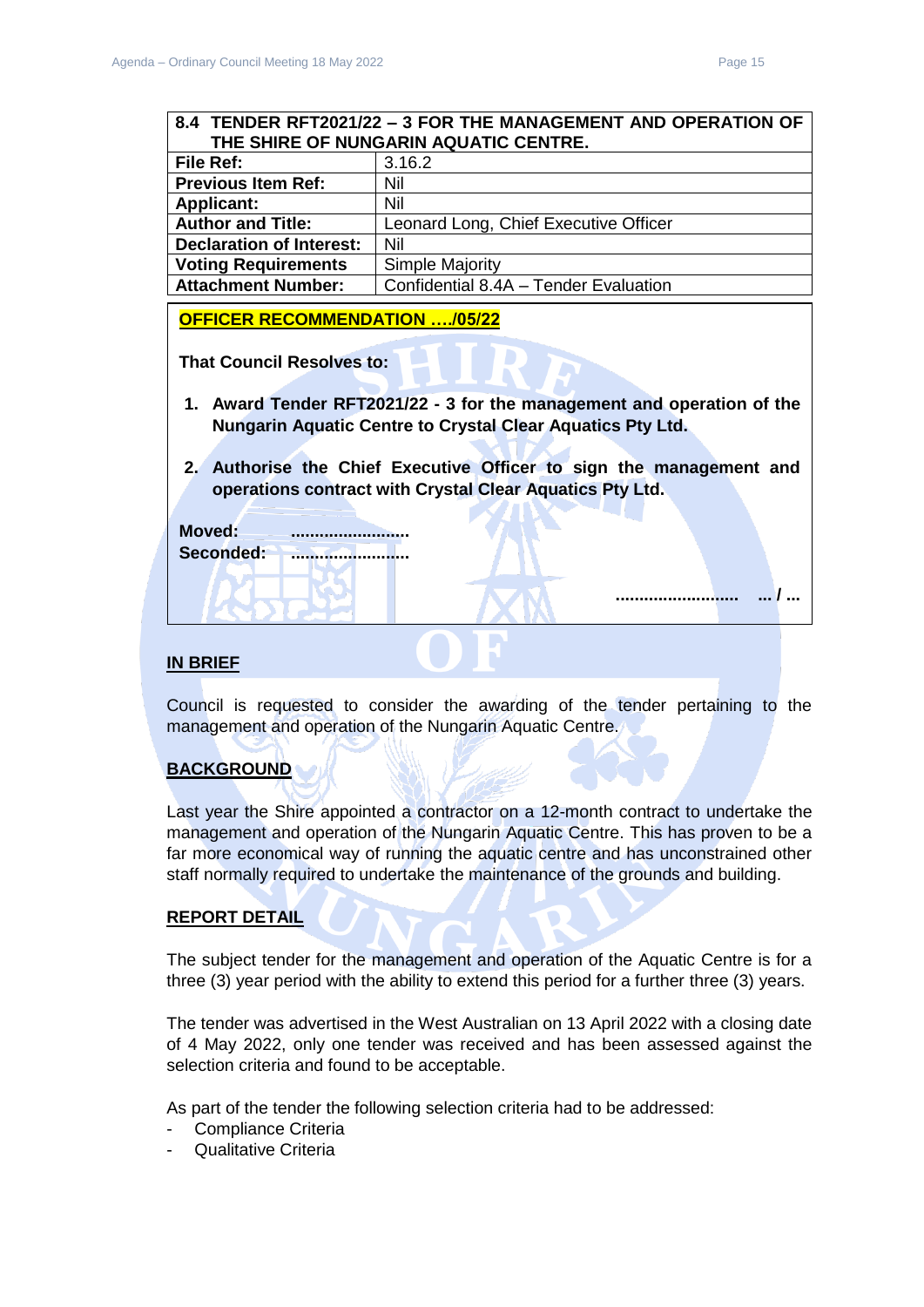The following weightings were applied:

| - Relevant Experience               | 15% |
|-------------------------------------|-----|
| - Key Personnel Skills & Experience | 15% |
| - Resources                         | 15% |
| - Understanding                     | 30% |
| - Price                             | 25% |

Notwithstanding only one tender was submitted, the tender submitted by Crystal Clear Aquatics Pty Ltd has been evaluated against the above weightings. Although the weighting score has been calculated with only one cost input it does provide a suitable outcome. Considering the single cost input Crystal Clear Aquatics Pty Ltd scores 65% out of 100%

### **OTHER STRATEGIC LINKS**

Nil

### **STATUTORY ENVIRONMENT**

- *Local Government Act 1995*

### **SUSTAINABILITY AND RISK CONSIDERATIONS**

#### **Economic – (Impact on the Economy of the Shire and Region)** Nil

### **Social – (Quality of life to community and / or affected land owners)**

It is important to secure a competent and experienced pool operator as the community uses the pool on a daily basis during the open season which contributes to the quality of life

### **Policy Implications**

- Procurement and Tender Procedures Policy

### **Risk Management Implications**

| <b>Risk Level</b> | <b>Comment</b>                                                   |
|-------------------|------------------------------------------------------------------|
| Medium            | Not opening the pool this season would have a negative impact on |
|                   | the Shire and could have reputational damage.                    |

### **CONSULTATION**

Nil

### **RESOURCE IMPLICATIONS**

#### **Financial**

An allocation will be included in the 2022/23 Annual Financial Budget for the provision of a contractor to manage / operate the pool.

### **Workforce**

Nil.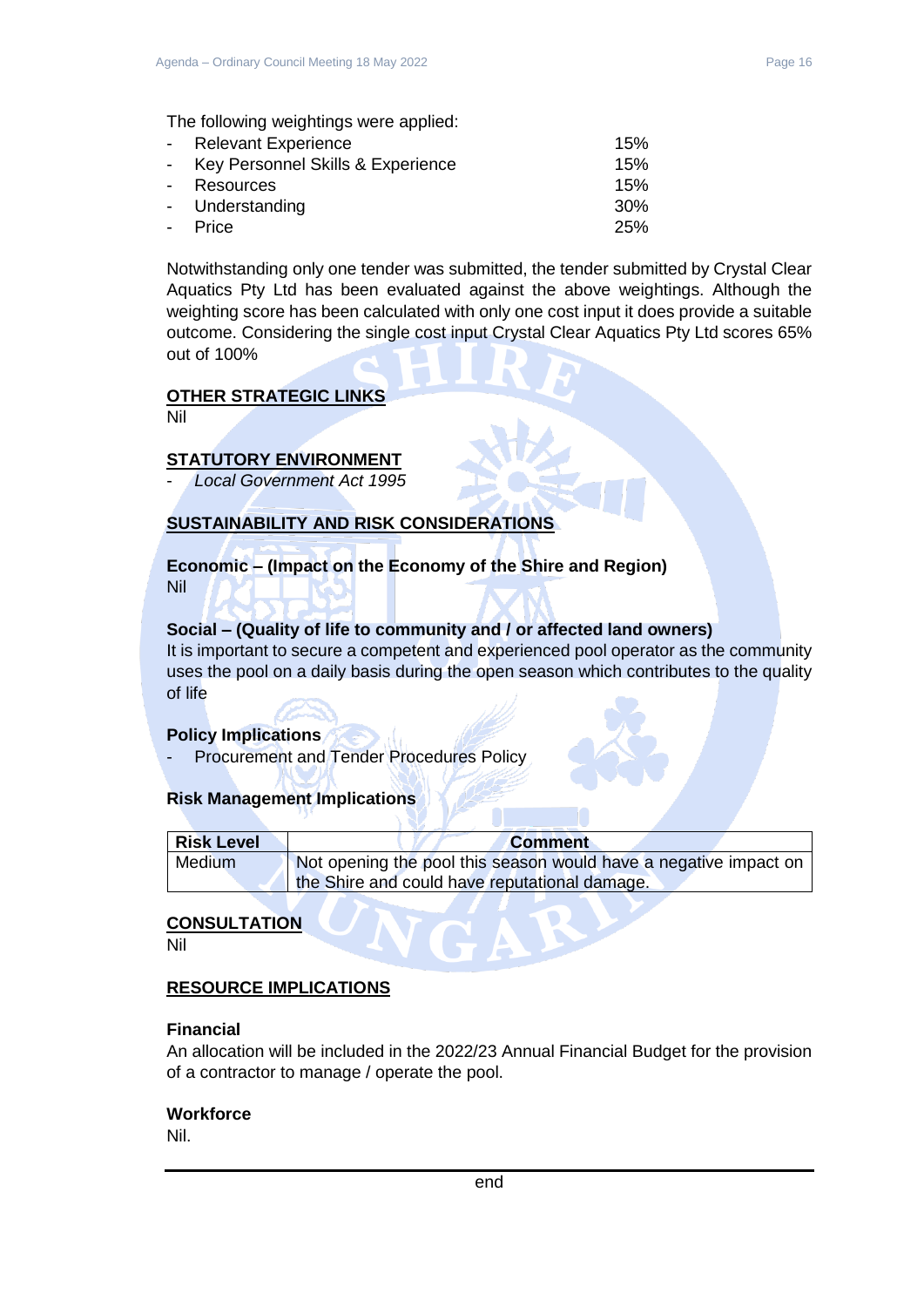**.......................... ... / ...** 

<span id="page-16-0"></span>

| 8.5<br><b>SPONSORSHIP REQUEST PANTHERS HOCKEY CLUB</b> |                                       |  |
|--------------------------------------------------------|---------------------------------------|--|
| File Ref:                                              | 2.16                                  |  |
| <b>Previous Item Ref:</b>                              | Nil                                   |  |
| Nil<br><b>Applicant:</b>                               |                                       |  |
| <b>Author and Title:</b>                               | Leonard Long, Chief Executive Officer |  |
| <b>Declaration of Interest:</b><br>Nil                 |                                       |  |
| <b>Voting Requirements</b><br><b>Simple Majority</b>   |                                       |  |
| <b>Attachment Number:</b><br>8.5A - Panthers Request   |                                       |  |

### **OFFICER RECOMMENDATION …./05/22**

**That Council Resolves to:**

**1. Approve a donation \$500 to the Nungarin Panthers Hockey Club.**

**2. Request the Chief Executive Officer to advise the Nungarin Panthers Hockey Club to contact the Executive Officer of the Central Wheatbelt Winter Sports for assistance with grants.** 

**Moved: .........................** Seconded: **........................**...

### **IN BRIEF**

Council is requested to consider a request from the Nungarin Panthers Hockey Club for a donation.

### **BACKGROUND**

At its Ordinary Council Meeting of 19 May 2021, Council resolved as follows:

*"That Council:*

- *1. Approves the request from the Nungarin Panthers Netball Club for a donation of \$5000 to be paid from GL 211312 Other Recreation – Recreation Development Program.*
- *2. Approves the request from the Nungarin Panthers Hockey Club for a donation of \$3000 to be paid from GL211312 Other Recreation – Recreation Development Program.*
- *3. Advises all the registered sporting clubs in Nungarin that donation in future years cannot be guaranteed and that they should contact the Shire Administration Office at least 6 months prior to the commencement of their season so Shire officers can assist with the preparation of grant applications to fund their upcoming financial needs.*
- *4. Congratulates the Nungarin Golf Club in securing a grant through Golf WA Foundation for the purposes outlined in the club's request for a donation letter.*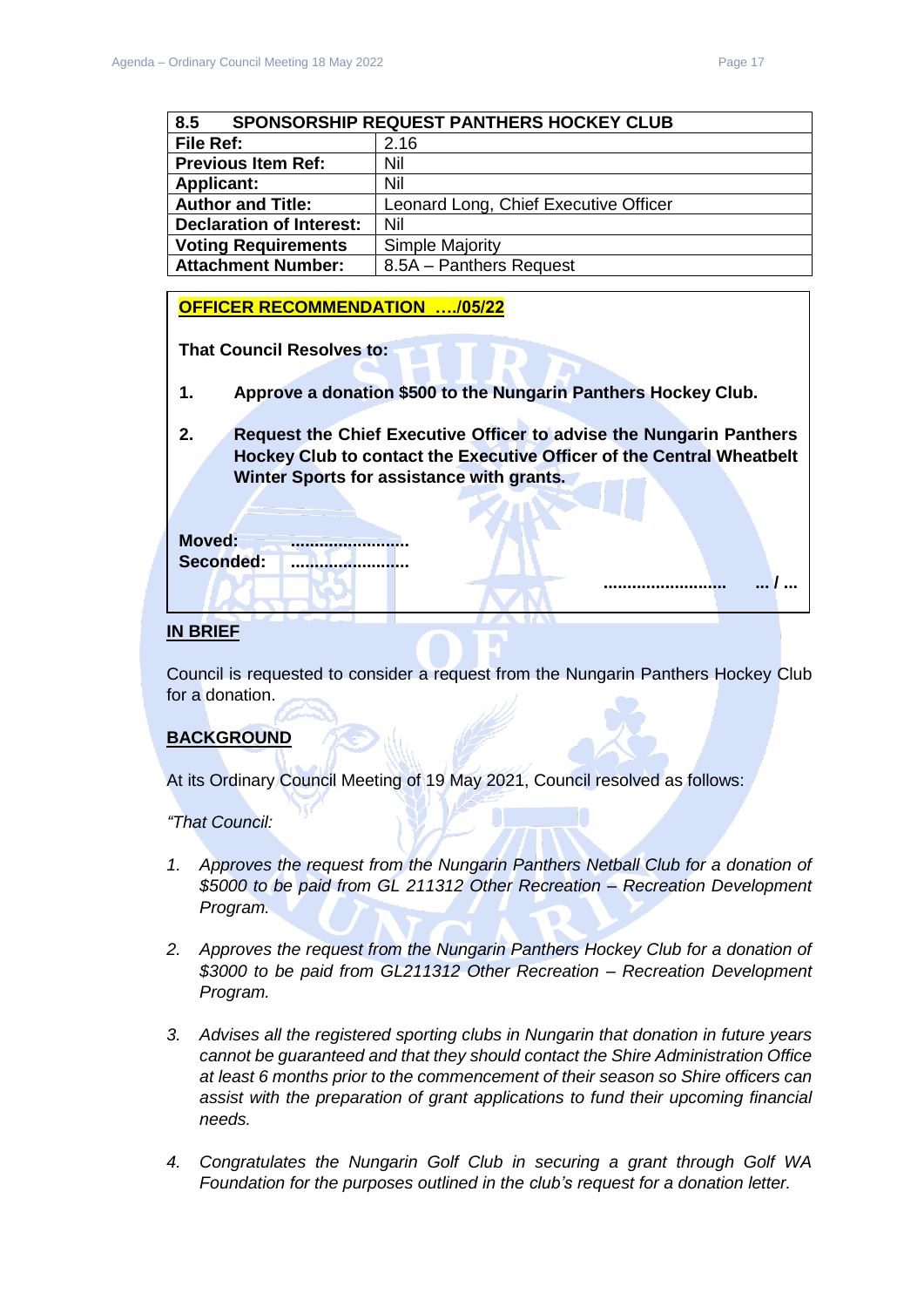*Moved: Cr R Mizia Seconded: Cr G Coumbe*

*CARRIED 6/0"*

### **REPORT DETAIL**

The support and encouragement of sport within a small town such as Nungarin is an important aspect of promoting not just physical health but also mental health. As such it is crucial to see local sport thrive. Unfortunately, contributing financially to a club is not sustainable as it may set a precedent for other clubs also requesting donations / contributions. The financial sustainability of clubs is their own responsibility, however, notwithstanding this Council has since 2009 been contributing \$2,500 a year towards the Central Wheatbelt Winter Sports whose role entails not only running the winter sports, but looking into funding and grant opportunities, working with various health and wellbeing campaigns to promote their messages in our communities and running programmes for juniors including the Junior Sports Development Day in which the Nungarin Primary School participates. This takes pressure off the Hockey and Netball leagues as a whole and aids Nungarin's netball and hockey teams.

In addition to the contribution Council makes to the Central Wheatbelt Winter Sports, Council has over the past 3 years allocated \$14,819 towards maintenance and wages associated with the hockey field and a further \$8,000 directly to the club.

Further, discussions have been held with the Nungarin Markets who have indicated they are supportive of any of the Nungarin clubs doing monthly fund raising at the Nungarin Monthly Markets. In this regard the details for both the Central Wheatbelt Winter Sports and the Nungarin Markets have been provided to the Club.

By encouraging clubs to plan ahead would be a positive outcome not only for potential grant funding applications but also succession planning for the individual clubs.

### **SHIRE OF NUNGARIN COMMUNITY STRATEGIC PLAN 2023**

| <b>Focus Area</b> | Social                                                             |
|-------------------|--------------------------------------------------------------------|
| <b>Aspiration</b> | Our Shire is healthy and happy, contributing to our progress, with |
|                   | accessible places and spaces and our transport is well connected   |
|                   | and safe.                                                          |
| <b>Objective</b>  | Active and healthy communities with physical and mental wellbeing. |

### **OTHER STRATEGIC LINKS** Nil

**STATUTORY ENVIRONMENT**

Nil

### **SUSTAINABILITY AND RISK CONSIDERATIONS**

**Economic – (Impact on the Economy of the Shire and Region)**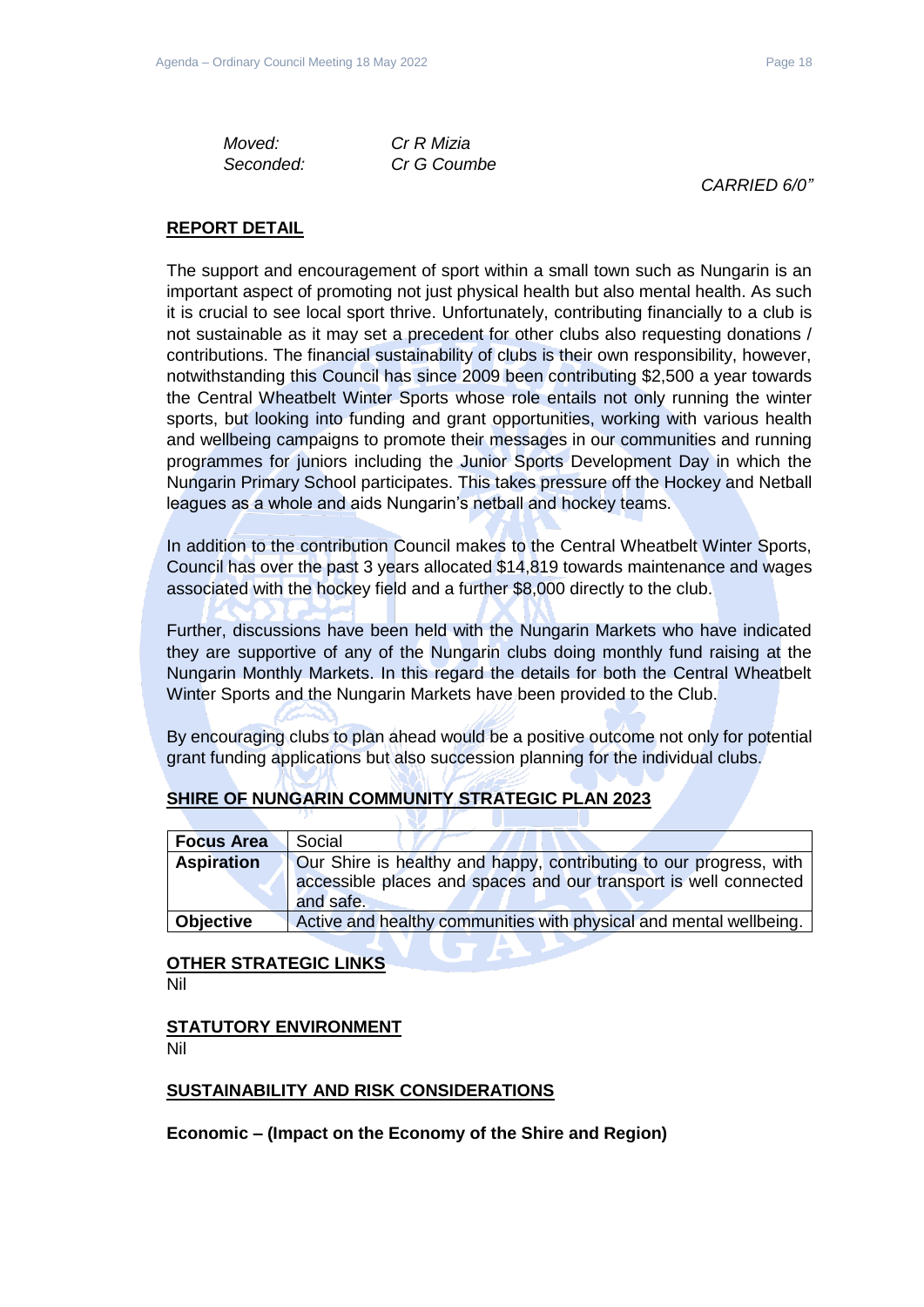Sport is an important aspect of any small town and can be an effective economic driver by attracting other clubs and spectators to town, who then support our local businesses.

### **Social – (Quality of life to community and / or affected land owners)**

Sport not only promotes physical health but mental health as well especially important for a small community with limited access to activities.

### **Policy Implications**

Nil

### **Risk Management Implications**

| <b>Risk Level</b> | <b>Comment</b>                                                        |
|-------------------|-----------------------------------------------------------------------|
| Medium            | There is always the risk of local clubs not being able to continue a  |
|                   | season due to financial constraints. However, it is not up to Council |
|                   | to ensure the financial sustainability of clubs.                      |

**STATISTICS** 

### **CONSULTATION**

Nil

### **RESOURCE IMPLICATIONS**

### **Financial**

Over the past three (3) years Council has allocated the following towards hockey:

#### Maintenance / Wages:

| 2019/20 | \$4,283 |
|---------|---------|
| 2020/21 | \$5,326 |

85,210

### Donations / Contributions:

|   | 2019/20 | \$3,000 |
|---|---------|---------|
| - | 2020/21 | \$2,000 |
| - | 2021/22 | \$3,000 |

Equating to a total of \$22,819 over a three (3) year period or \$7,606 per year.

### **Workforce**

Council allocates approximately \$4,000 a year toward salaries and wages associated with maintenance and line marking of the hockey field. Considering the Shire's small workforce and large work volume Council may want to consider requesting the club to take over the responsible for the marking of the field. This will allow the reallocation of funds and workforce to other areas in the town.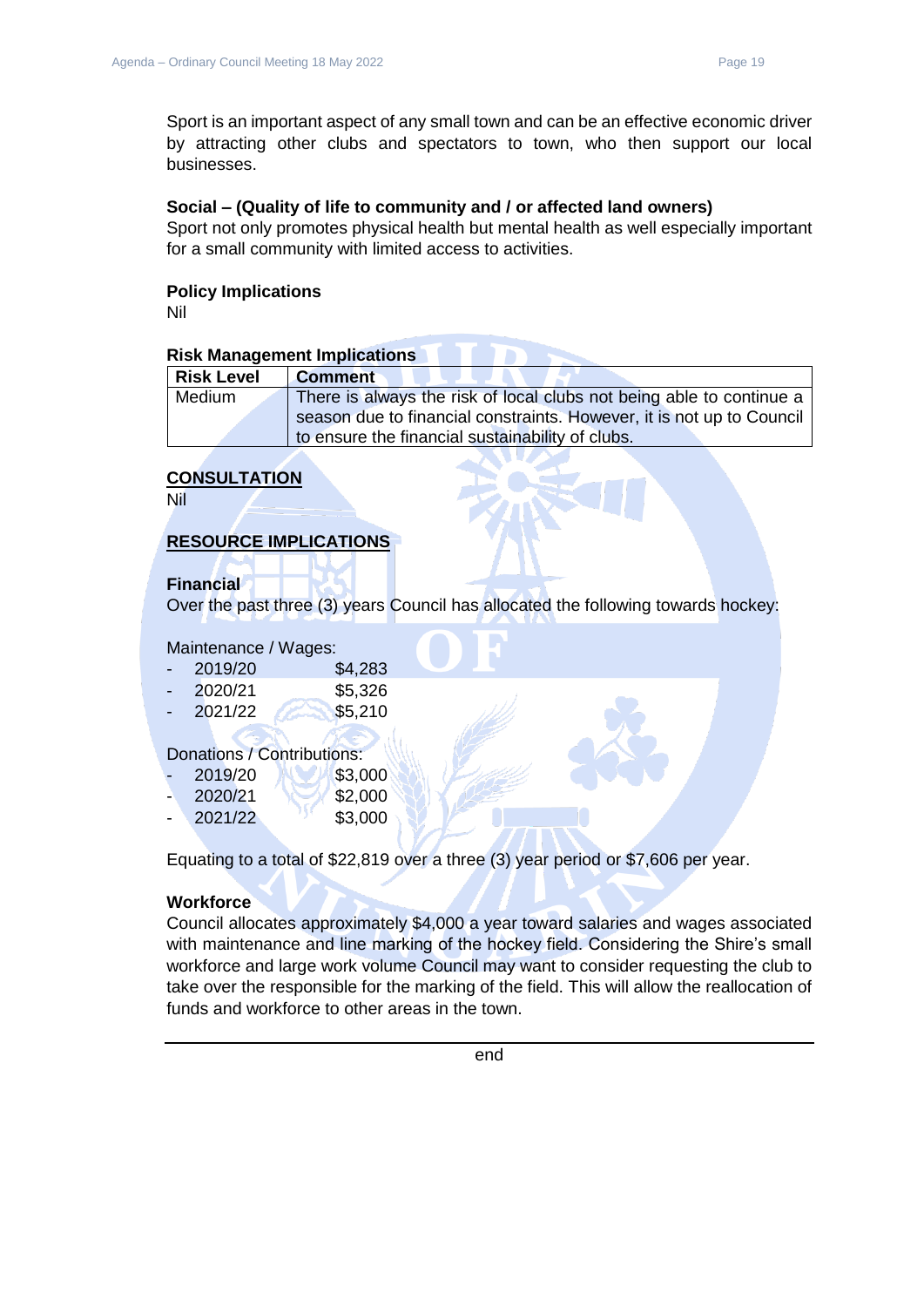<span id="page-19-0"></span>

| 8.6<br>REALLOCATION OF<br><b>INFRASTRUCTURE PROJECTS</b> |                                       | <b>LOCAL</b>             | <b>ROADS</b> | <b>AND</b> | <b>COMMUNITY</b> |
|----------------------------------------------------------|---------------------------------------|--------------------------|--------------|------------|------------------|
| File Ref:                                                | 13.10.3                               |                          |              |            |                  |
| <b>Previous Item Ref:</b>                                | Nil                                   |                          |              |            |                  |
| <b>Applicant:</b>                                        | Nil                                   |                          |              |            |                  |
| <b>Author and Title:</b>                                 | Leonard Long, Chief Executive Officer |                          |              |            |                  |
| <b>Declaration of Interest:</b>                          | Nil                                   |                          |              |            |                  |
| <b>Voting Requirements</b>                               |                                       | <b>Absolute Majority</b> |              |            |                  |
| <b>Attachment Number:</b>                                | Nil                                   |                          |              |            |                  |

### **OFFICER RECOMMENDATION ONE …./05/22**

**That Council Resolves to:** 

- **1. Revoke Council Resolution 6709 of the Ordinary Council Meeting of 16 June 2021, which reads as follows:**
	- *"1. Approves the following projects (in order of implementation) to be undertaken using the funds made available through the Local Roads and Community Infrastructure Program of \$461,652.* 
		- *a. Redevelopment streetscape / landscape of Railway Ave including Radcliffe Park.*
		- *b. Co-contribution towards upgrade of Recreation Centre ablutions.*
		- *c. Extensions to the Community Resource Centre.*
		- *d. Co-contribution to Museum Shed.*
		- *e. Development of additional five (5) powered bays at the Caravan Park.*
		- *f. Redevelopment of the Memorial Hall to develop into an Art Gallery.*

*Seconded: Cr R Mizia*

*Moved: Cr RE O'Connell*

*CARRIED 7/0"*

(Note: This recommendation will need three (3) Councillors to support this, being a mover, seconder and a third Councillor.)

| Moved:    |  |
|-----------|--|
| Seconded: |  |
| Third:    |  |

Absolute Majority Required **.......................... ... / ...**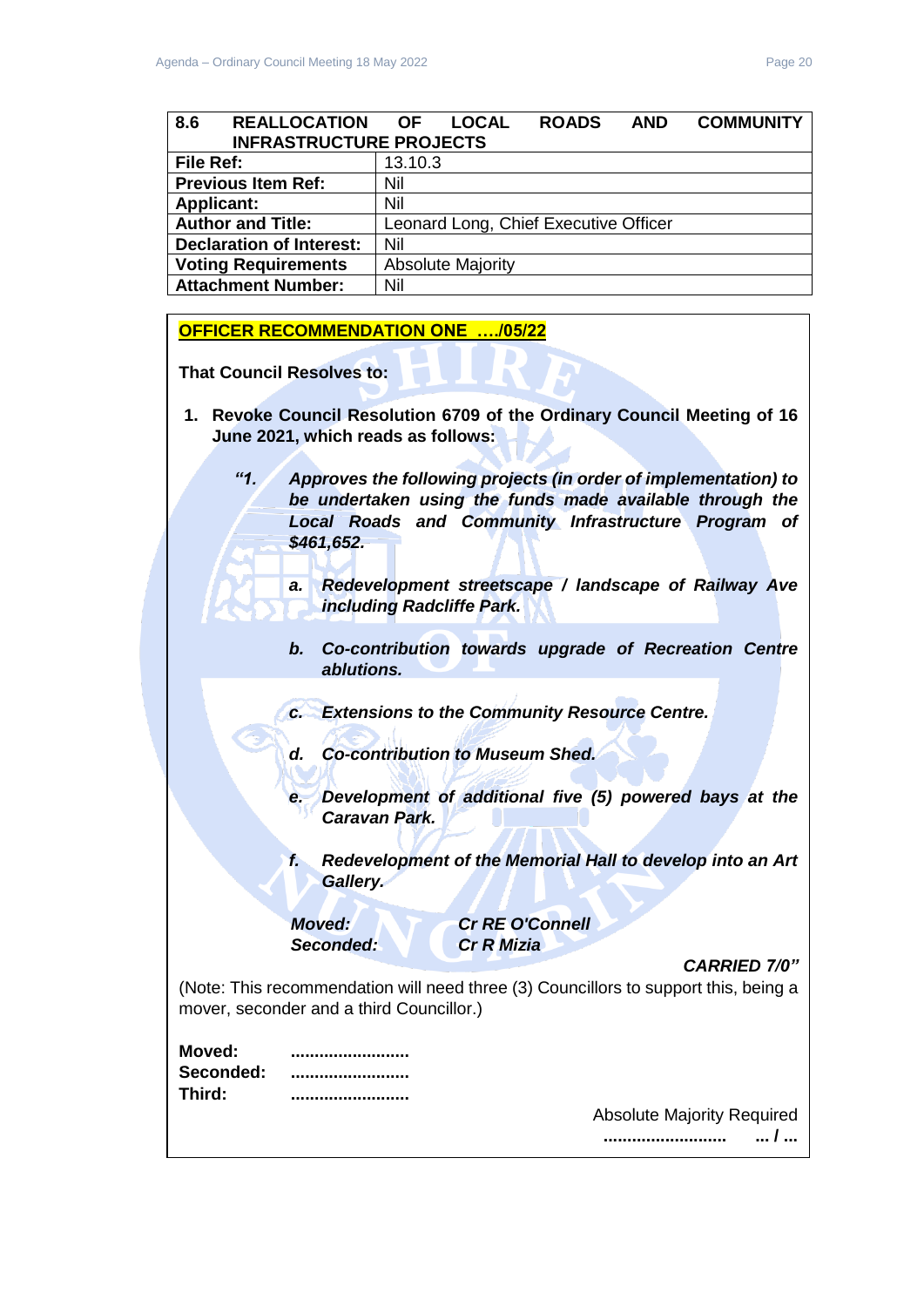

### **IN BRIEF**

Council is requested to consider reallocating projects associated with the phase 3 Local Roads and Community Infrastructure grant.

### **BACKGROUND**

At the Ordinary Council Meeting of 16 June 2021, Council resolved as follows:

- *"1. Approves the following projects (in order of implementation) to be undertaken using the funds made available through the Local Roads and Community Infrastructure Program of \$461,652.* 
	- *a. Redevelopment streetscape / landscape of Railway Ave including Radcliffe Park.*
	- *b. Co-contribution towards upgrade of Recreation Centre ablutions.*
	- *c. Extensions to the Community Resource Centre.*
	- *d. Co-contribution to Museum Shed.*
	- *e. Development of additional five (5) powered bays at the Caravan Park.*
	- *f. Redevelopment of the Memorial Hall to develop into an Art Gallery.*

| Moved:    | Cr RE O'Connell |
|-----------|-----------------|
| Seconded: | Cr R Mizia      |

*CARRIED 7/0"*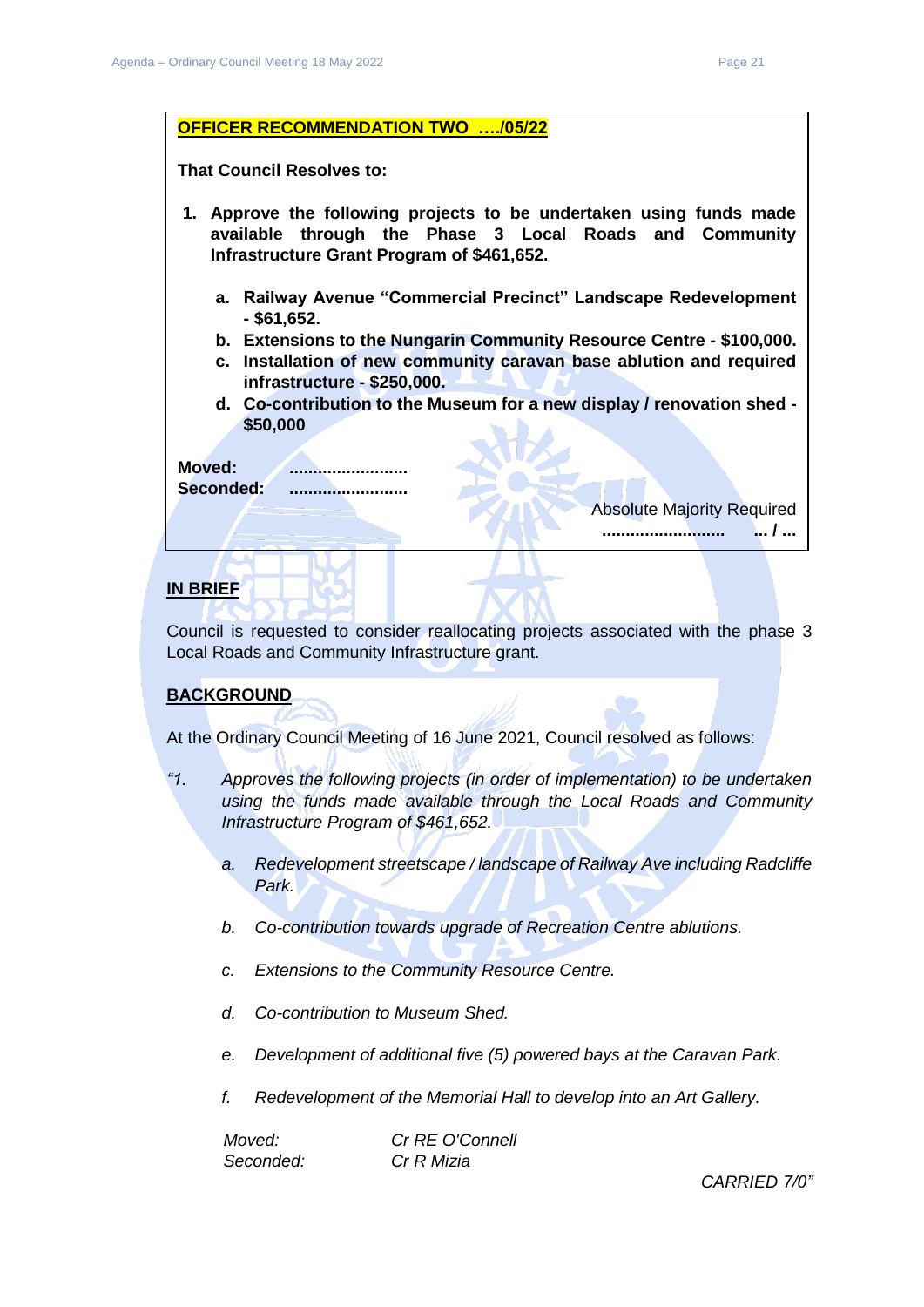Since the allocation of the projects at the Ordinary Council Meeting of 16 June 2021, Shire officers have been busy obtaining project approval from the relevant government department as well as getting indicative costs for the various projects.

Unfortunately, due to the increase in costs the projects have had to be re-evaluated and reduced to only four (4) projects.

### **Project (a) - Railway Avenue "Commercial Precinct" Landscape Redevelopment - \$61,652.**

This project has already commenced with the development of a master development plan. The scope of the project has had to be reduced from \$200,000 to \$100,000 to allow the redistribution of funds to other projects due to cost.

### **Project (b) - Extensions to the Nungarin Community Resource Centre - \$100,000.**

Indicative costings received from two separate builders for the additions at the Nungarin Community Resource Centre is between \$320,000 and \$380,000. The current funds available for this project are as follows:

- \$100,000 phase 3 funds
- \$70,000 Community Resource Centre \$170,000

For this project to proceed an application for the balance will need to be submitted to Lottery West and if not successful the funds will need to be reallocated to other projects.

### **Project (c) – Installation of new community caravan base ablution and required infrastructure - \$250,000**

The initial project cost was \$161,000 excluding the installation of the required infrastructure. This price has now escalated due to higher building prices to \$195,000 and the initial cost for the septic system large enough to cope with the ultimate caravan base development is \$50,000.

### **Project (d) - Co-contribution to the Museum for a new display / renovation shed - \$50,000**

The museum has already been successful with a grant application to Lottery West which is subject to the \$50,000 contribution, therefore this allocation cannot be adjusted as it would result in the loss of the \$120,000 grant from Lottery West.

| <b>Focus Area</b> | Social                                                                                                                                              |  |  |  |  |
|-------------------|-----------------------------------------------------------------------------------------------------------------------------------------------------|--|--|--|--|
| <b>Aspiration</b> | Our Shire is healthy and happy, contributing to our progress, with<br>accessible places and spaces and our transport is well connected<br>and safe. |  |  |  |  |
| <b>Objective</b>  | Provide and maintain adequate community services and facilities<br>that respond well to the needs of all ages and sectors of the<br>community.      |  |  |  |  |

### **SHIRE OF NUNGARIN COMMUNITY STRATEGIC PLAN 2023**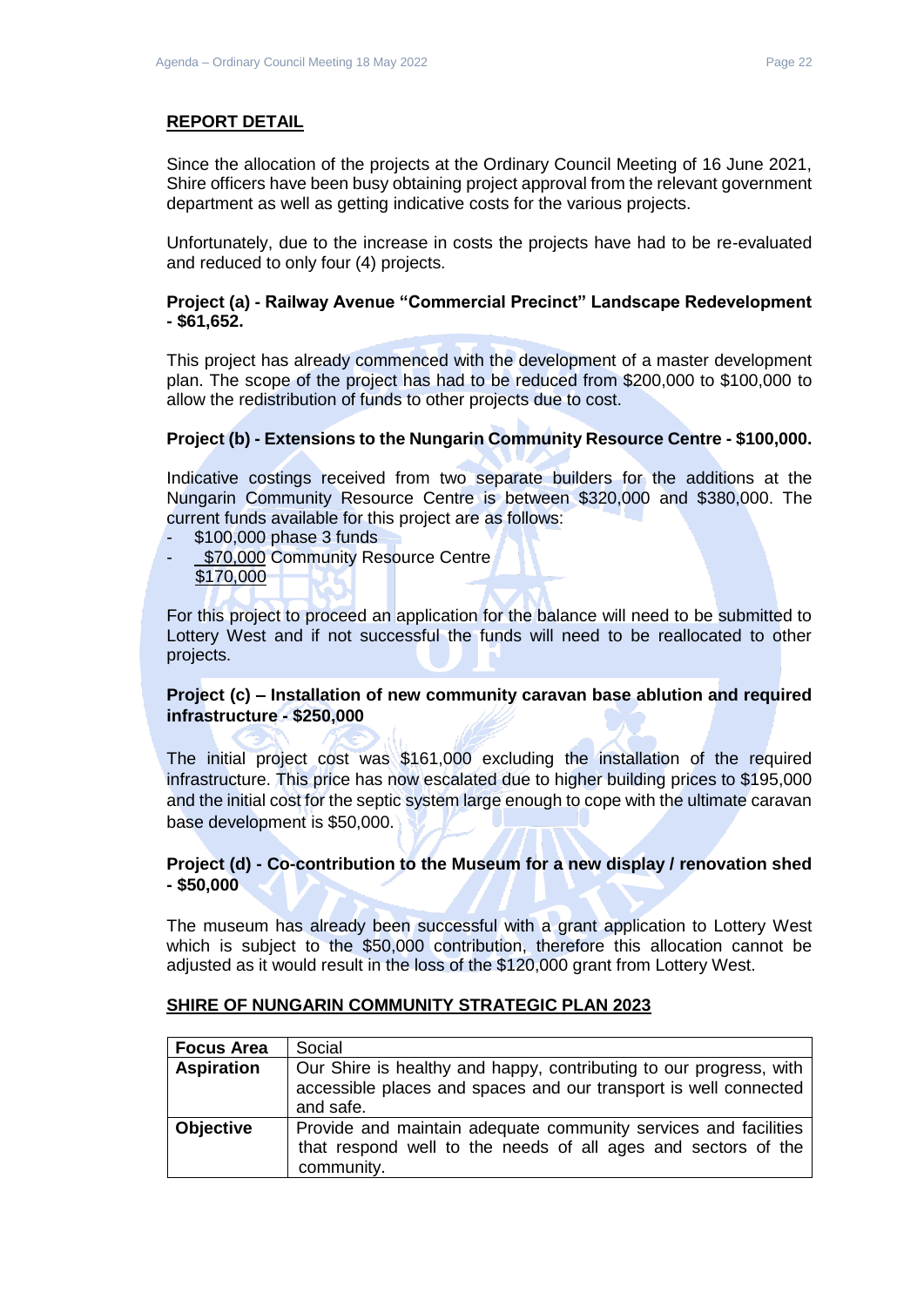#### **OTHER STRATEGIC LINKS** Nil

# **STATUTORY ENVIRONMENT**

Nil

### **SUSTAINABILITY AND RISK CONSIDERATIONS**

### **Economic – (Impact on the Economy of the Shire and Region)**

The improvement of the Towns Community building / infrastructure will have a positive influence on the Shire's economy through the attraction of tourists / visitors.

### **Social – (Quality of life to community and / or affected land owners)**

The redevelopment / refurbishment of the Towns Community buildings / infrastructure will improve the quality of life for the community by providing meeting spaces.

### **Policy Implications**

Nil

### **Risk Management Implications**

| <b>Risk Level</b> | <b>Comment</b>                                                          |
|-------------------|-------------------------------------------------------------------------|
| Medium            | Until the projects are completed there is a risk of further escalations |
|                   | in construction costs. To mitigate any additional costs the projects    |
|                   | will need to be closely managed and staged to ensure funds are          |
|                   | available to be reallocated to cover any escalated costs.               |

**CONSULTATION**

Nil

**RESOURCE IMPLICATIONS**

### **Financial**

No additional Shire funds will be required.

### **Workforce**

Nil

end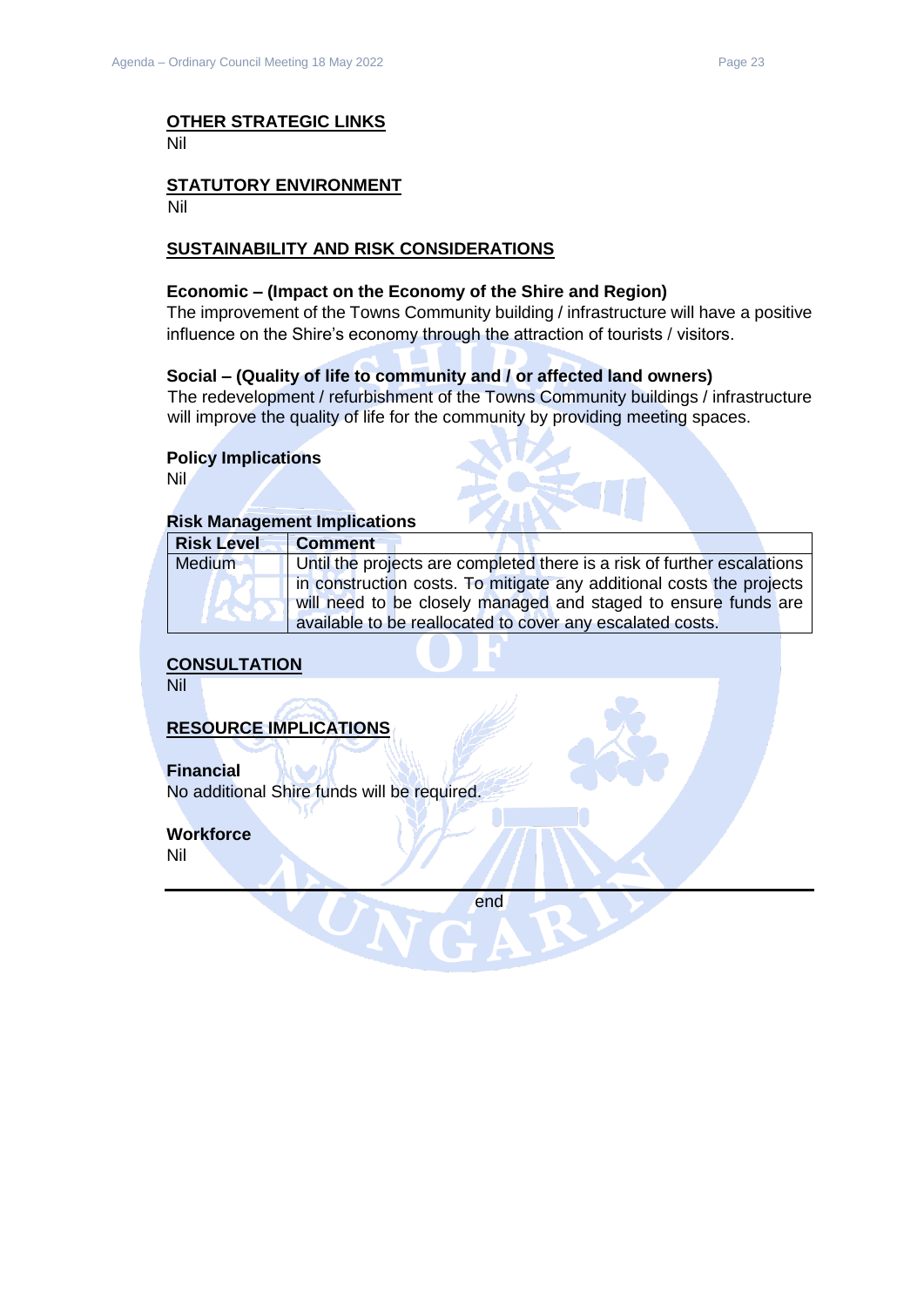**.......................... ... / ...** 

<span id="page-23-0"></span>

| <b>Endorsement of Civic Precinct Landscaping Plan.</b><br>8.7 |                                            |  |  |
|---------------------------------------------------------------|--------------------------------------------|--|--|
| File Ref:                                                     | 3.6.3.1                                    |  |  |
| <b>Previous Item Ref:</b>                                     | Nil                                        |  |  |
| <b>Applicant:</b>                                             | Nil                                        |  |  |
| <b>Author and Title:</b>                                      | Leonard Long, Chief Executive Officer      |  |  |
| <b>Declaration of Interest:</b>                               | Nil                                        |  |  |
| <b>Voting Requirements</b>                                    | Simple Majority                            |  |  |
| <b>Attachment Number:</b>                                     | 8.7A - Draft Civic Precinct Landscape Plan |  |  |

### **OFFICER RECOMMENDATION …./05/22**

**That Council Resolves to:** 

**1. Adopt the "Civic Precinct" Development Plan (attachment 8.7A).** 

**Moved: ......................... Seconded: .........................**

### **IN BRIEF**

Council is requested to consider adopting the "Civic Precinct" Development Plan.

### **BACKGROUND**

As part of the Local Roads and Community Infrastructure program Council allocated \$48,000 towards the upgrade of the "Civic Precinct". Emerge Associates were appointed to prepare a "Civic Precinct" development plan.

### **REPORT DETAIL**

The "Civic Precinct" development plan takes into consideration the climate as well as the challenges around maintenance. Approximately 4 existing trees needed to be removed due to damage being caused to infrastructure from their root systems. However, approximately 23 trees have been planted and 1000's of shrubs and succulents will also be planted.

Once completed the area will be transformed into a welcoming, vibrant precinct enticing visitors to stop and explore the town. This may encourage visitors to stop and spend in town which would be beneficial to both businesses and the community in general.

| <b>Focus Area</b> | Civic Leadership                                                                          |
|-------------------|-------------------------------------------------------------------------------------------|
| <b>Aspiration</b> | A strong local democracy with an actively engaged community and<br>effective partnerships |
| <b>Objective</b>  | A Shire that prospers through partnerships and good governance                            |

### **SHIRE OF NUNGARIN COMMUNITY STRATEGIC PLAN 2023**

# **OTHER STRATEGIC LINKS**

Nil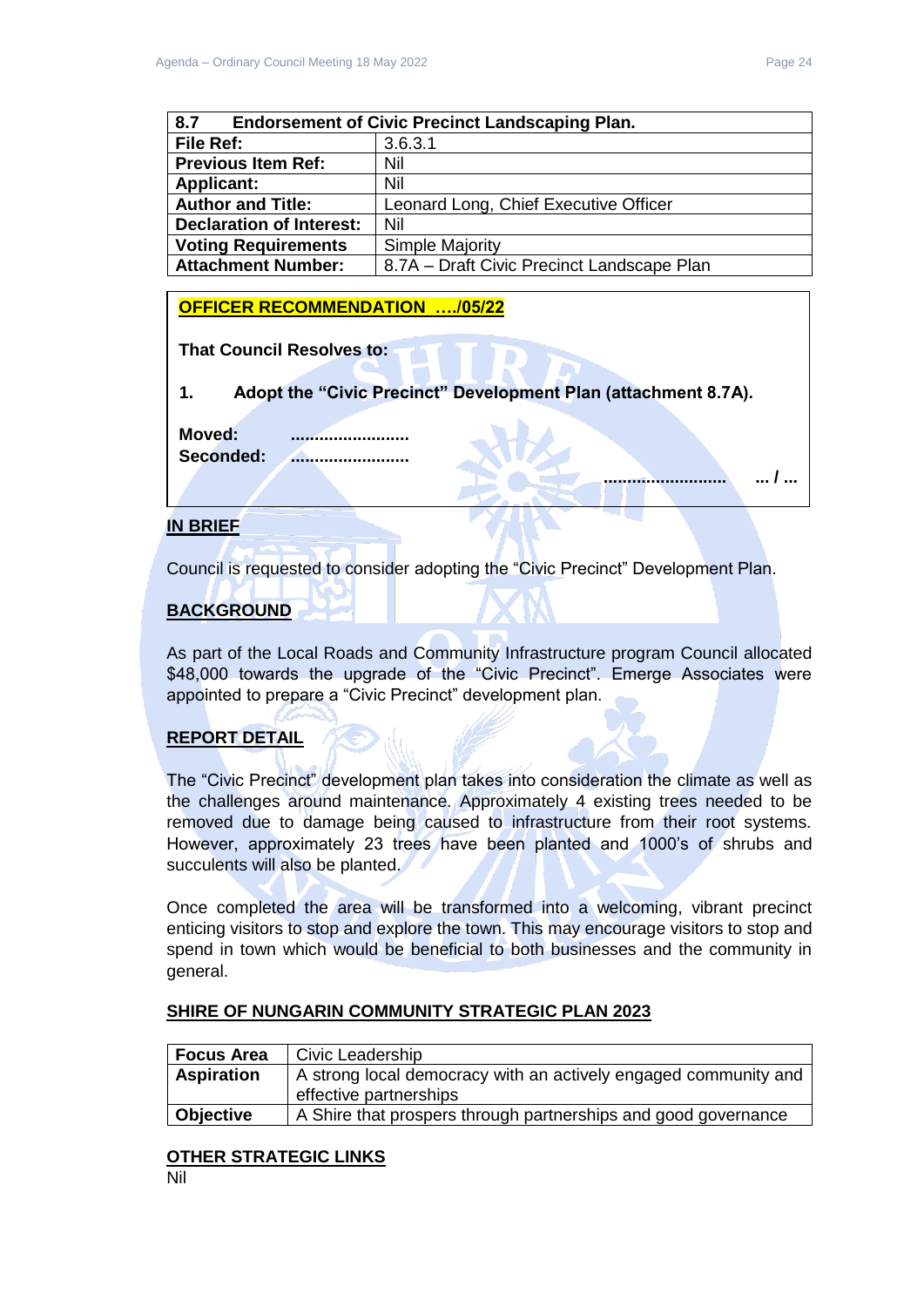### **STATUTORY ENVIRONMENT**

Nil

### **SUSTAINABILITY AND RISK CONSIDERATIONS**

#### **Economic – (Impact on the Economy of the Shire and Region)**

By upgrading the "Civic Precinct" and creating a welcoming environment where visitors will stop and spend which will have a positive impact on the economy of the town.

### **Social – (Quality of life to community and / or affected land owners)**

Improving the economy will have flow on effects for the community and could lead to additional business opening in town which in turn would improve the quality of life of the community due to more choice.

### **Policy Implications**

Nil

### **Risk Management Implications**

| <b>Risk Level</b> | <b>Comment</b>                                           |  |  |  |  |  |  |  |
|-------------------|----------------------------------------------------------|--|--|--|--|--|--|--|
| Medium            | Not improving the aesthetical value of the Town would be |  |  |  |  |  |  |  |
|                   | detrimental to economic growth.                          |  |  |  |  |  |  |  |

### **CONSULTATION**

- A community meeting was held on 28 March 2022, at the Nungarin Recreation Centre. The Meeting was attended by approximately eight (8) community members.
- On completion of the draft "Civic Precinct" development plan, the plan was emailed out to all the community members that attended the meeting held on 28 of March 2022, no concerns were raised.
- The draft "Civic Precinct" was discussed with Council at the briefing session held on 20 April 2022.

### **RESOURCE IMPLICATIONS**

### **Financial**

Funds for the project have been received through a grant from the Local Roads and Community Infrastructure Program, and will not place any addition burden on the approved 2021/22 budget.

### **Workforce**

Nil